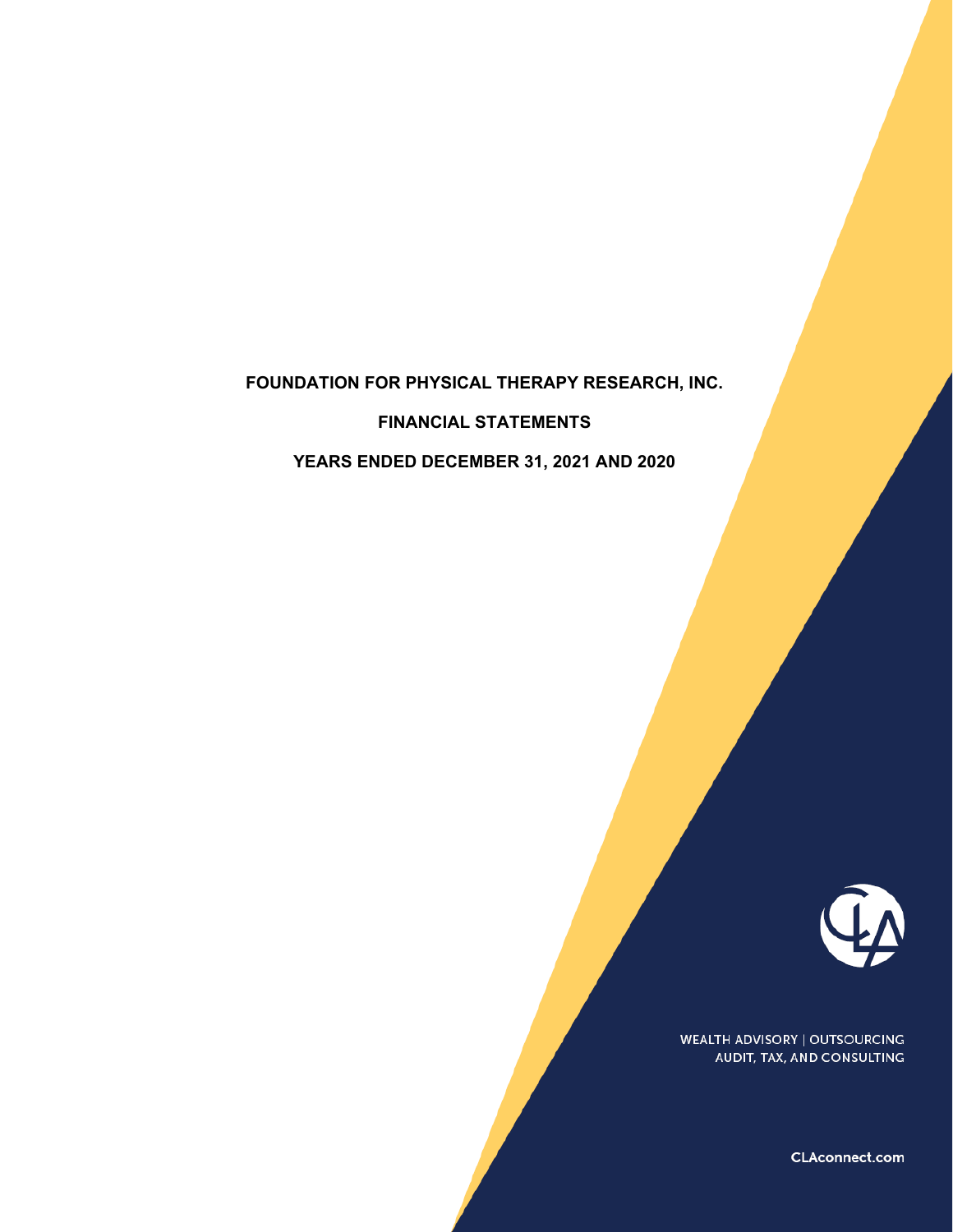## **FOUNDATION FOR PHYSICAL THERAPY RESEARCH, INC. TABLE OF CONTENTS YEARS ENDED DECEMBER 31, 2021 AND 2020**

| INDEPENDENT AUDITORS' REPORT                   |   |
|------------------------------------------------|---|
| <b>FINANCIAL STATEMENTS</b>                    |   |
| <b>STATEMENTS OF FINANCIAL POSITION</b>        | 3 |
| <b>STATEMENTS OF ACTIVITIES</b>                | 4 |
| <b>STATEMENT OF FUNCTIONAL EXPENSES - 2021</b> | 5 |
| <b>STATEMENT OF FUNCTIONAL EXPENSES - 2020</b> | 6 |
| <b>STATEMENTS OF CASH FLOWS</b>                | 7 |
| <b>NOTES TO FINANCIAL STATEMENTS</b>           | 8 |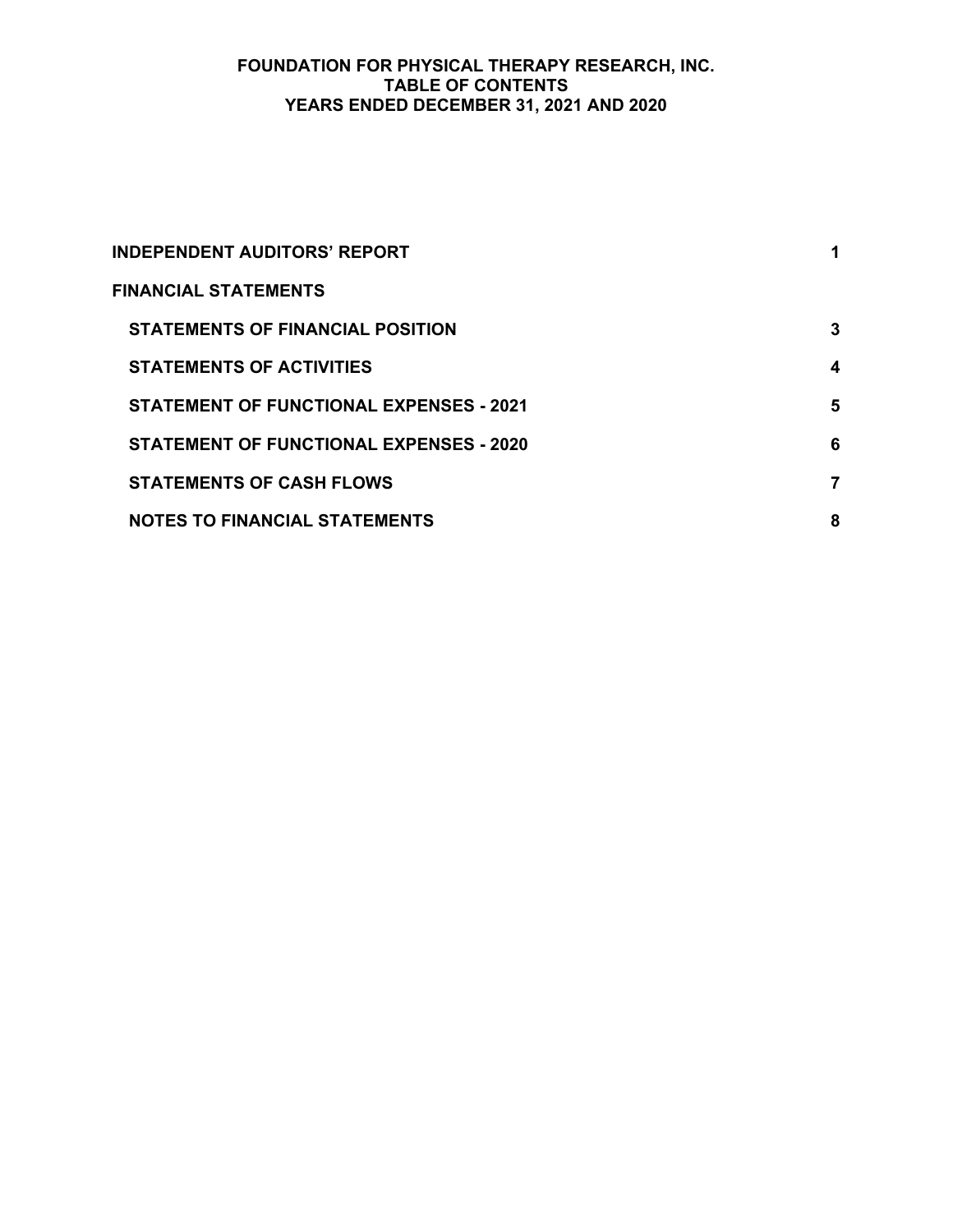

# **INDEPENDENT AUDITORS' REPORT**

Board of Trustees Foundation for Physical Therapy Research, Inc. Alexandria, Virginia

# **Report on the Audit of the Financial Statements**

### *Opinion*

We have audited the accompanying financial statements of Foundation for Physical Therapy Research, Inc., which comprise the statements of financial position as of December 31, 2021 and 2020, and the related statements of activities, functional expenses, and cash flows for the years then ended, and the related notes to the financial statements.

In our opinion, the financial statements referred to above present fairly, in all material respects, the financial position of Foundation for Physical Therapy Research, Inc. as of December 31, 2021 and 2020, and the change in net assets and its cash flows for the years then ended in accordance with accounting principles generally accepted in the United States of America.

# *Basis for Opinion*

We conducted our audits in accordance with auditing standards generally accepted in the United States of America (GAAS). Our responsibilities under those standards are further described in the Auditors' Responsibilities for the Audit of the Financial Statements section of our report. We are required to be independent of Foundation for Physical Therapy Research, Inc. and to meet our other ethical responsibilities in accordance with the relevant ethical requirements relating to our audits. We believe that the audit evidence we have obtained is sufficient and appropriate to provide a basis for our audit opinion.

# *Responsibilities of Management for the Financial Statements*

Management is responsible for the preparation and fair presentation of the financial statements in accordance with accounting principles generally accepted in the United States of America, and for the design, implementation, and maintenance of internal control relevant to the preparation and fair presentation of financial statements that are free from material misstatement, whether due to fraud or error.

In preparing the financial statements, management is required to evaluate whether there are conditions or events, considered in the aggregate, that raise substantial doubt about Foundation for Physical Therapy Research, Inc.'s ability to continue as a going concern for one year after the date the financial statements are available to be issued.



CLA is an independent member of Nexia International, a leading, global network of independent accounting and consulting firms. See nexia.com/member-firm-disclaimer for details.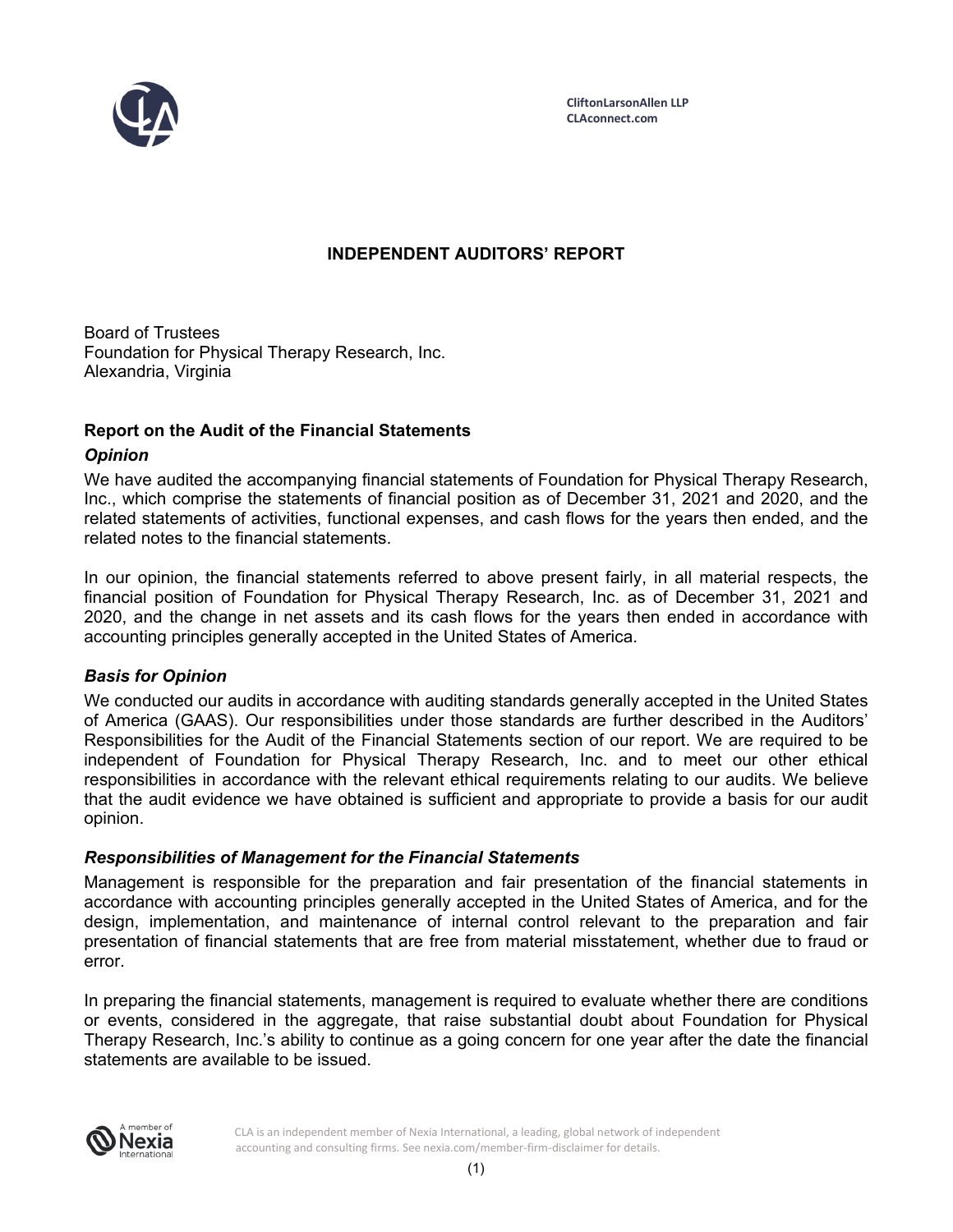# *Auditors' Responsibilities for the Audit of the Financial Statements*

Our objectives are to obtain reasonable assurance about whether the financial statements as a whole are free from material misstatement, whether due to fraud or error, and to issue an auditors' report that includes our opinion. Reasonable assurance is a high level of assurance but is not absolute assurance and therefore is not a guarantee that an audit conducted in accordance with GAAS will always detect a material misstatement when it exists. The risk of not detecting a material misstatement resulting from fraud is higher than for one resulting from error, as fraud may involve collusion, forgery, intentional omissions, misrepresentations, or the override of internal control. Misstatements are considered material if there is a substantial likelihood that, individually or in the aggregate, they would influence the judgment made by a reasonable user based on the financial statements.

In performing an audit in accordance with GAAS, we:

- Exercise professional judgment and maintain professional skepticism throughout the audit.
- Identify and assess the risks of material misstatement of the financial statements, whether due to fraud or error, and design and perform audit procedures responsive to those risks. Such procedures include examining, on a test basis, evidence regarding the amounts and disclosures in the financial statements.
- Obtain an understanding of internal control relevant to the audit in order to design audit procedures that are appropriate in the circumstances, but not for the purpose of expressing an opinion on the effectiveness of Foundation for Physical Therapy Research, Inc.'s internal control. Accordingly, no such opinion is expressed.
- Evaluate the appropriateness of accounting policies used and the reasonableness of significant accounting estimates made by management, as well as evaluate the overall presentation of the financial statements.
- Conclude whether, in our judgment, there are conditions or events, considered in the aggregate, that raise substantial doubt about Foundation for Physical Therapy Research, Inc.'s ability to continue as a going concern for a reasonable period of time.

We are required to communicate with those charged with governance regarding, among other matters, the planned scope and timing of the audit, significant audit findings, and certain internal control related matters that we identified during the audit.

Viifton Larson Allen LLP

**CliftonLarsonAllen LLP** 

Arlington, Virginia April 26, 2022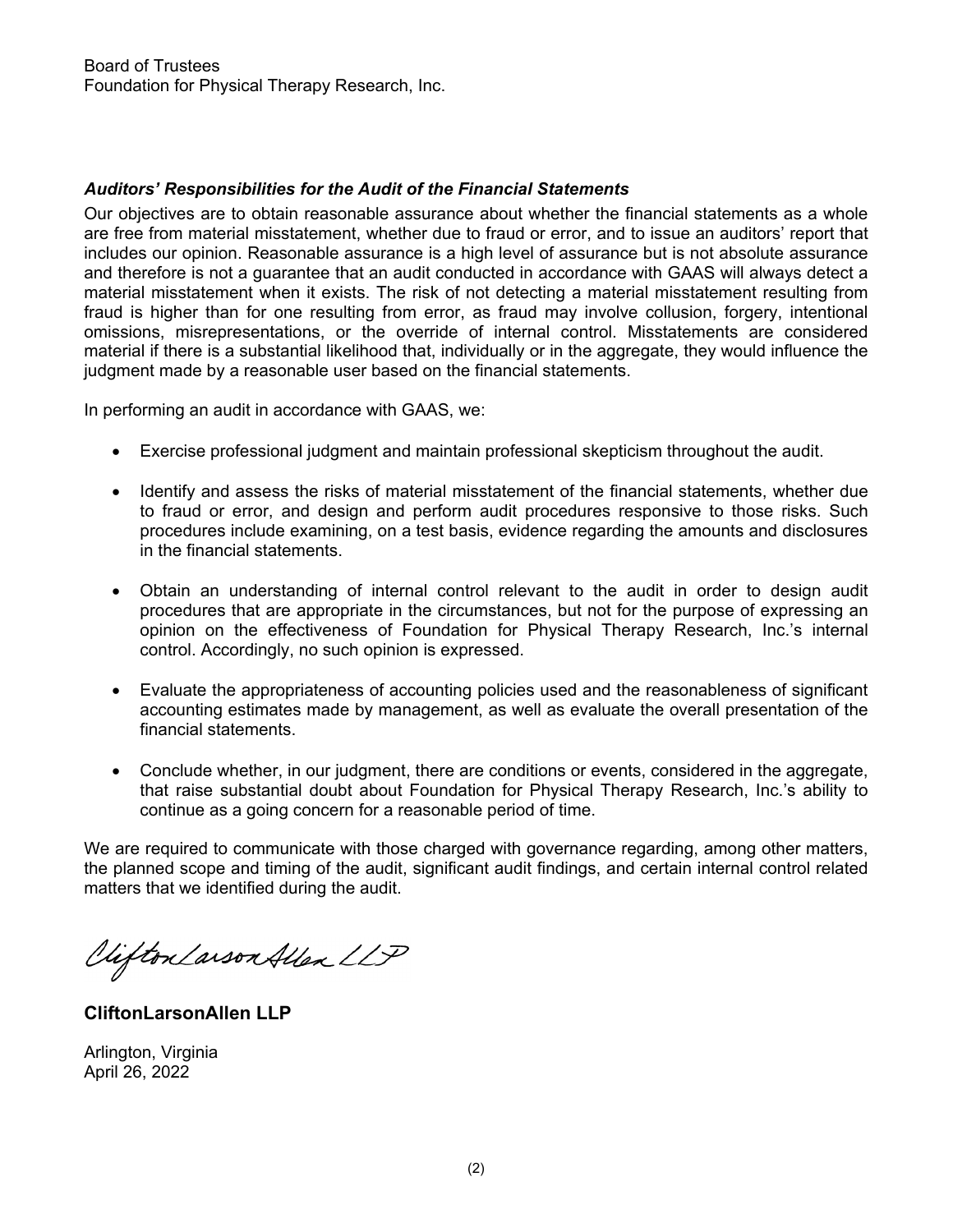## **FOUNDATION FOR PHYSICAL THERAPY RESEARCH, INC. STATEMENTS OF FINANCIAL POSITION DECEMBER 31, 2021 AND 2020**

|                                                                                                                          | 2021                                                      |    | 2020                                              |
|--------------------------------------------------------------------------------------------------------------------------|-----------------------------------------------------------|----|---------------------------------------------------|
| <b>ASSETS</b>                                                                                                            |                                                           |    |                                                   |
| Cash and Cash Equivalents<br>Investments<br><b>Accounts Receivable</b><br>Pledges Receivable, Net<br><b>Other Assets</b> | \$<br>779,186<br>27,442,363<br>91,683<br>81,502<br>25,040 | \$ | 811,112<br>24,282,641<br>9,484<br>84,320<br>9,473 |
| <b>Total Assets</b>                                                                                                      | 28,419,774                                                | S. | 25,197,030                                        |
| <b>LIABILITIES AND NET ASSETS</b>                                                                                        |                                                           |    |                                                   |
| <b>LIABILITIES</b>                                                                                                       |                                                           |    |                                                   |
| Accounts Payable and Accrued Expenses                                                                                    | \$<br>74,287                                              | \$ | 299,585                                           |
| <b>Grants and Awards Payable</b>                                                                                         | 1,220,817                                                 |    | 1,377,067                                         |
| <b>Total Liabilities</b>                                                                                                 | 1,295,104                                                 |    | 1,676,652                                         |
| <b>NET ASSETS</b>                                                                                                        |                                                           |    |                                                   |
| <b>Without Donor Restrictions:</b>                                                                                       |                                                           |    |                                                   |
| Undesignated                                                                                                             | 1,060,677                                                 |    | 760,511                                           |
| <b>Board Designated:</b>                                                                                                 |                                                           |    |                                                   |
| Goergeny Fund                                                                                                            | 2,407,042                                                 |    | 2,173,676                                         |
| <b>Operating Reserve Fund</b>                                                                                            | 1,249,686                                                 |    | 1,067,465                                         |
| <b>Fund for Excellence</b>                                                                                               | 25,000                                                    |    |                                                   |
| <b>Total Without Donor Restrictions</b>                                                                                  | 4,742,405                                                 |    | 4,001,652                                         |
| With Donor Restrictions - Time and Purpose                                                                               | 12,833,873                                                |    | 10,310,871                                        |
| With Donor Restrictions - Perpetuity                                                                                     | 9,548,392                                                 |    | 9,207,855                                         |
| <b>Total Net Assets</b>                                                                                                  | 27,124,670                                                |    | 23,520,378                                        |
| <b>Total Liabilities and Net Assets</b>                                                                                  | 28,419,774                                                | æ. | 25,197,030                                        |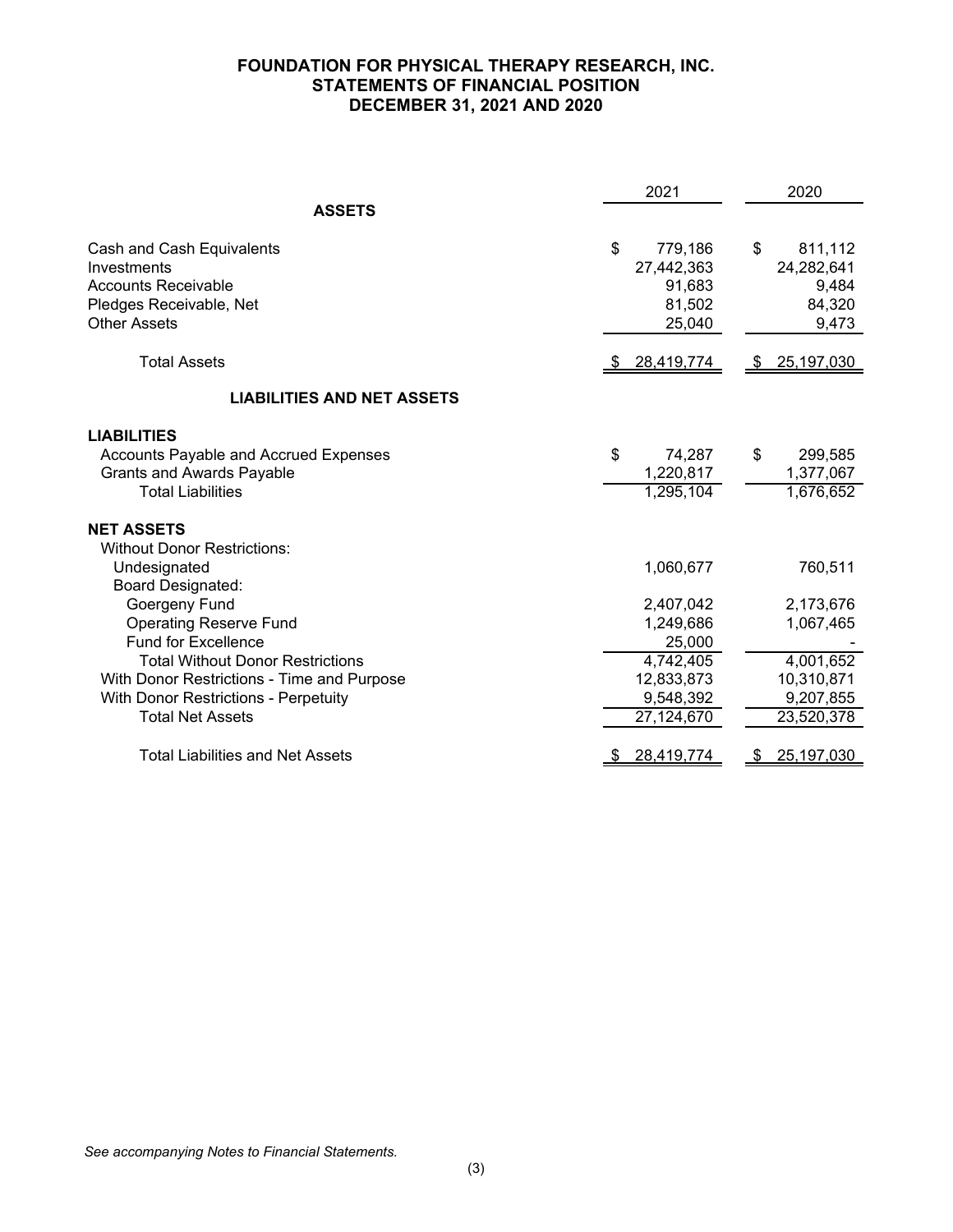#### **FOUNDATION FOR PHYSICAL THERAPY RESEARCH, INC. STATEMENTS OF ACTIVITIES YEARS ENDED DECEMBER 31, 2021 AND 2020**

|                                        |                                      | 2021                                                    |                                                   |                  | 2020                                 |                                                         |                                                   |                 |  |
|----------------------------------------|--------------------------------------|---------------------------------------------------------|---------------------------------------------------|------------------|--------------------------------------|---------------------------------------------------------|---------------------------------------------------|-----------------|--|
|                                        | <b>Without Donor</b><br>Restrictions | <b>With Donor</b><br>Restrictions -<br>Time and Purpose | <b>With Donor</b><br>Restrictions -<br>Perpetuity | Total            | <b>Without Donor</b><br>Restrictions | <b>With Donor</b><br>Restrictions -<br>Time and Purpose | <b>With Donor</b><br>Restrictions -<br>Perpetuity | Total           |  |
| <b>REVENUE</b>                         |                                      |                                                         |                                                   |                  |                                      |                                                         |                                                   |                 |  |
| <b>Contributions and Grants</b>        | 1,136,960<br>\$.                     | \$<br>75,726                                            | 340,537<br>\$                                     | 1,553,223<br>\$. | \$<br>1,011,417                      | 175,934<br>\$                                           | 99,287<br>\$                                      | \$<br>1,286,638 |  |
| <b>Donated Services</b>                | 211,425                              |                                                         |                                                   | 211,425          |                                      |                                                         |                                                   |                 |  |
| Gain on Paycheck Protection            |                                      |                                                         |                                                   |                  |                                      |                                                         |                                                   |                 |  |
| Program Loan Forgiveness               |                                      |                                                         |                                                   |                  | 160,668                              |                                                         |                                                   | 160,668         |  |
| Fund Raising:                          |                                      |                                                         |                                                   |                  |                                      |                                                         |                                                   |                 |  |
| Sponsors                               | 70,100                               |                                                         |                                                   | 70,100           | 89,100                               |                                                         |                                                   | 89,100          |  |
| <b>Total Fund Raising</b>              | 70,100                               |                                                         |                                                   | 70,100           | 89,100                               |                                                         |                                                   | 89,100          |  |
| Investment Income                      | 688,822                              | 3,255,066                                               |                                                   | 3,943,888        | 499,618                              | 1,957,131                                               |                                                   | 2,456,749       |  |
| Net Assets Released from Restrictions: |                                      |                                                         |                                                   |                  |                                      |                                                         |                                                   |                 |  |
| Satisfaction of Program Restrictions   | 807,790                              | (807, 790)                                              |                                                   |                  | 919,247                              | (919, 247)                                              |                                                   |                 |  |
| <b>Total Revenue</b>                   | 2,915,097                            | 2,523,002                                               | 340,537                                           | 5,778,636        | 2,680,050                            | 1,213,818                                               | 99,287                                            | 3,993,155       |  |
| <b>EXPENSES</b>                        |                                      |                                                         |                                                   |                  |                                      |                                                         |                                                   |                 |  |
| Program Activities:                    |                                      |                                                         |                                                   |                  |                                      |                                                         |                                                   |                 |  |
| Educational                            | 367,011                              |                                                         |                                                   | 367,011          | 357,183                              |                                                         |                                                   | 357,183         |  |
| Scientific Research                    | 750,134                              |                                                         |                                                   | 750,134          | 765,872                              |                                                         |                                                   | 765,872         |  |
| Awareness                              | 407,018                              |                                                         |                                                   | 407,018          | 322,964                              |                                                         |                                                   | 322,964         |  |
| <b>Total Program Activities</b>        | 1,524,163                            |                                                         |                                                   | 1,524,163        | 1,446,019                            |                                                         |                                                   | 1,446,019       |  |
| <b>Supporting Activities:</b>          |                                      |                                                         |                                                   |                  |                                      |                                                         |                                                   |                 |  |
| <b>Administrative and General</b>      | 271,460                              |                                                         |                                                   | 271,460          | 232,809                              |                                                         |                                                   | 232,809         |  |
| <b>Fund Raising</b>                    | 378,721                              |                                                         |                                                   | 378,721          | 361,641                              |                                                         |                                                   | 361,641         |  |
| <b>Total Supporting Activities</b>     | 650,181                              |                                                         |                                                   | 650,181          | 594,450                              |                                                         |                                                   | 594,450         |  |
| <b>Total Expenses</b>                  | 2,174,344                            |                                                         |                                                   | 2,174,344        | 2,040,469                            |                                                         |                                                   | 2,040,469       |  |
| <b>CHANGE IN NET ASSETS</b>            | 740,753                              | 2,523,002                                               | 340,537                                           | 3,604,292        | 639,581                              | 1,213,818                                               | 99,287                                            | 1,952,686       |  |
| Net Assets - Beginning of Year         | 4,001,652                            | 10,310,871                                              | 9,207,855                                         | 23,520,378       | 3,362,071                            | 9,097,053                                               | 9,108,568                                         | 21,567,692      |  |
| <b>NET ASSETS - END OF YEAR</b>        | 4,742,405<br>- \$                    | 12,833,873<br>- 35                                      | 9,548,392<br>-S                                   | \$ 27,124,670    | 4,001,652<br>- \$                    | 10,310,871                                              | 9,207,855<br>- 56                                 | \$23,520,378    |  |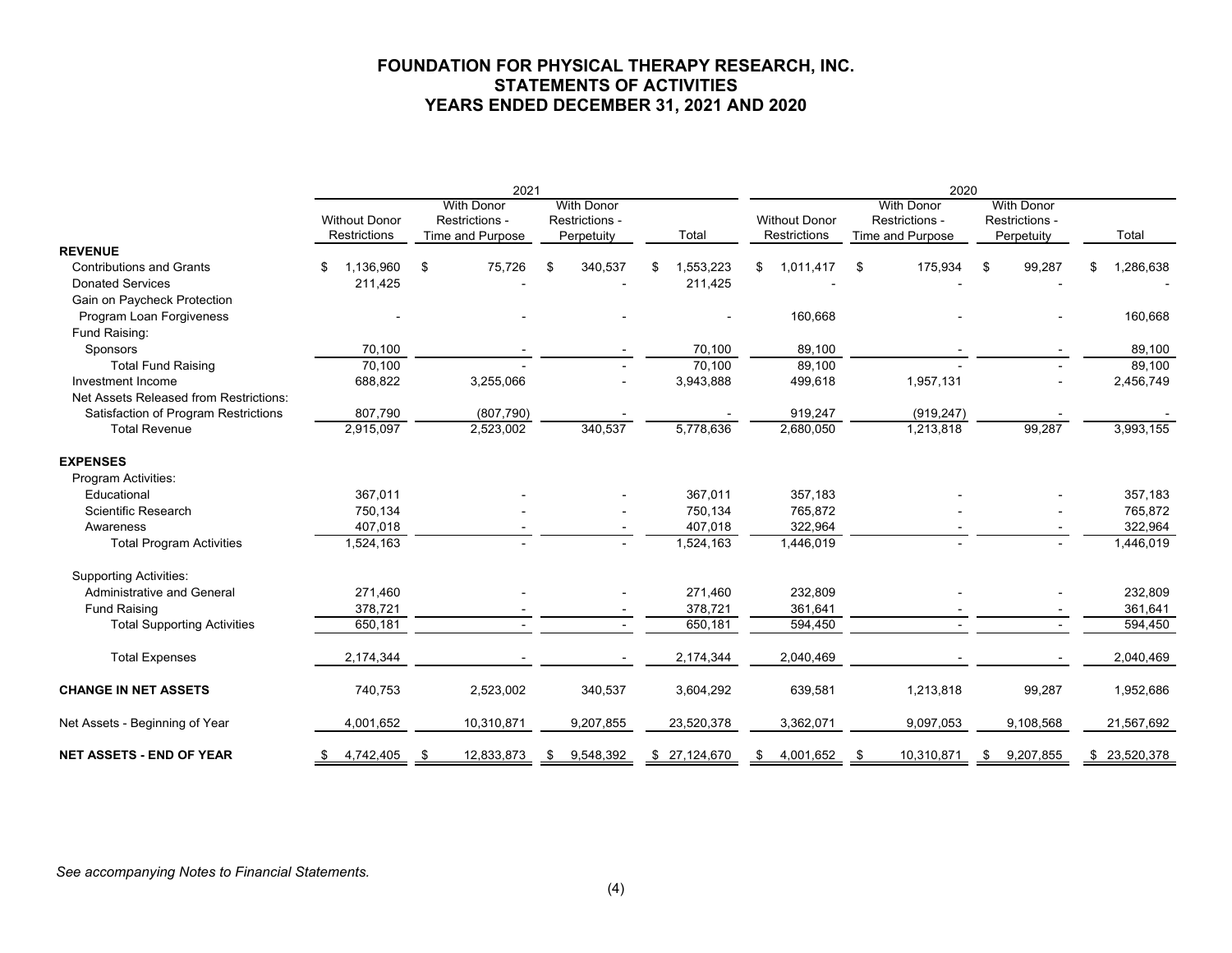#### **FOUNDATION FOR PHYSICAL THERAPY RESEARCH, INC. STATEMENT OF FUNCTIONAL EXPENSES YEAR ENDED DECEMBER 31, 2021**

|                                         |              | Program Activities |               | <b>Supporting Activities</b> |                |    |                     |    |           |
|-----------------------------------------|--------------|--------------------|---------------|------------------------------|----------------|----|---------------------|----|-----------|
|                                         |              | Scientific         |               |                              | Administrative |    |                     |    |           |
|                                         | Educational  | Research           | Awareness     |                              | and General    |    | <b>Fund Raising</b> |    | Total     |
| <b>Salaries</b>                         | \$<br>81,578 | \$<br>81,578       | \$<br>238,458 | \$                           | 43,927         | \$ | 181,980             | \$ | 627,521   |
| <b>Employee Benefits</b>                | 22,650       | 22,650             | 66,208        |                              | 12,196         |    | 50,527              |    | 174,231   |
| Payroll Taxes                           | 6,526        | 6,526              | 19,077        |                              | 3,514          |    | 14,559              |    | 50,202    |
| <b>Temporary Employment</b>             | 540          | 540                | 1,080         |                              | 2,160          |    |                     |    | 4,320     |
| <b>Equipment Maintenance and Repair</b> | 787          | 787                |               |                              |                |    |                     |    | 1,574     |
| Advertising                             |              |                    | 22,120        |                              |                |    | 6,865               |    | 28,985    |
| <b>Awards and Grants</b>                | 226,373      | 609,306            |               |                              |                |    |                     |    | 835,679   |
| <b>Bank Processing Fees</b>             | 293          | 293                |               |                              | 12,043         |    |                     |    | 12,629    |
| Doubtful Accounts Expense               |              |                    |               |                              | (135)          |    |                     |    | (135)     |
| Dues and Subscriptions                  | 625          | 625                |               |                              |                |    |                     |    | 1,250     |
| Insurance                               |              |                    |               |                              | 2,502          |    |                     |    | 2,502     |
| Legal Expenses                          | 2,000        | 2,000              |               |                              | 1,000          |    |                     |    | 5,000     |
| <b>Meeting Services</b>                 |              |                    | 10,923        |                              | 2,357          |    | 9,269               |    | 22,549    |
| Occupancy                               | 8,550        | 8,550              | 14,250        |                              | 5,700          |    | 19,950              |    | 57,000    |
| Postage and Shipping                    |              |                    | 664           |                              | 1,509          |    | 7,078               |    | 9,251     |
| Printing and Publications               |              |                    | 1,989         |                              | 266            |    | 29,653              |    | 31,908    |
| <b>Professional Charges</b>             | 14,276       | 14,276             | 21,097        |                              | 153,467        |    | 8,342               |    | 211,458   |
| Small Office Furniture/Equipment        |              |                    |               |                              |                |    | 677                 |    | 677       |
| Software Maintenance                    | 2,813        | 2,813              | 7,034         |                              | 11,474         |    | 41,765              |    | 65,899    |
| <b>Stationery and Supplies</b>          |              | 190                | 2,262         |                              | 1,956          |    | 4,442               |    | 8,850     |
| <b>Taxes and Registration Fees</b>      |              |                    |               |                              | 9,067          |    |                     |    | 9,067     |
| Travel                                  |              |                    | 1,856         |                              | 8,457          |    | 3,614               |    | 13,927    |
| <b>Total Functional Expenses</b>        | 367,011      | 750,134            | 407,018       |                              | 271,460        |    | 378,721             | \$ | 2,174,344 |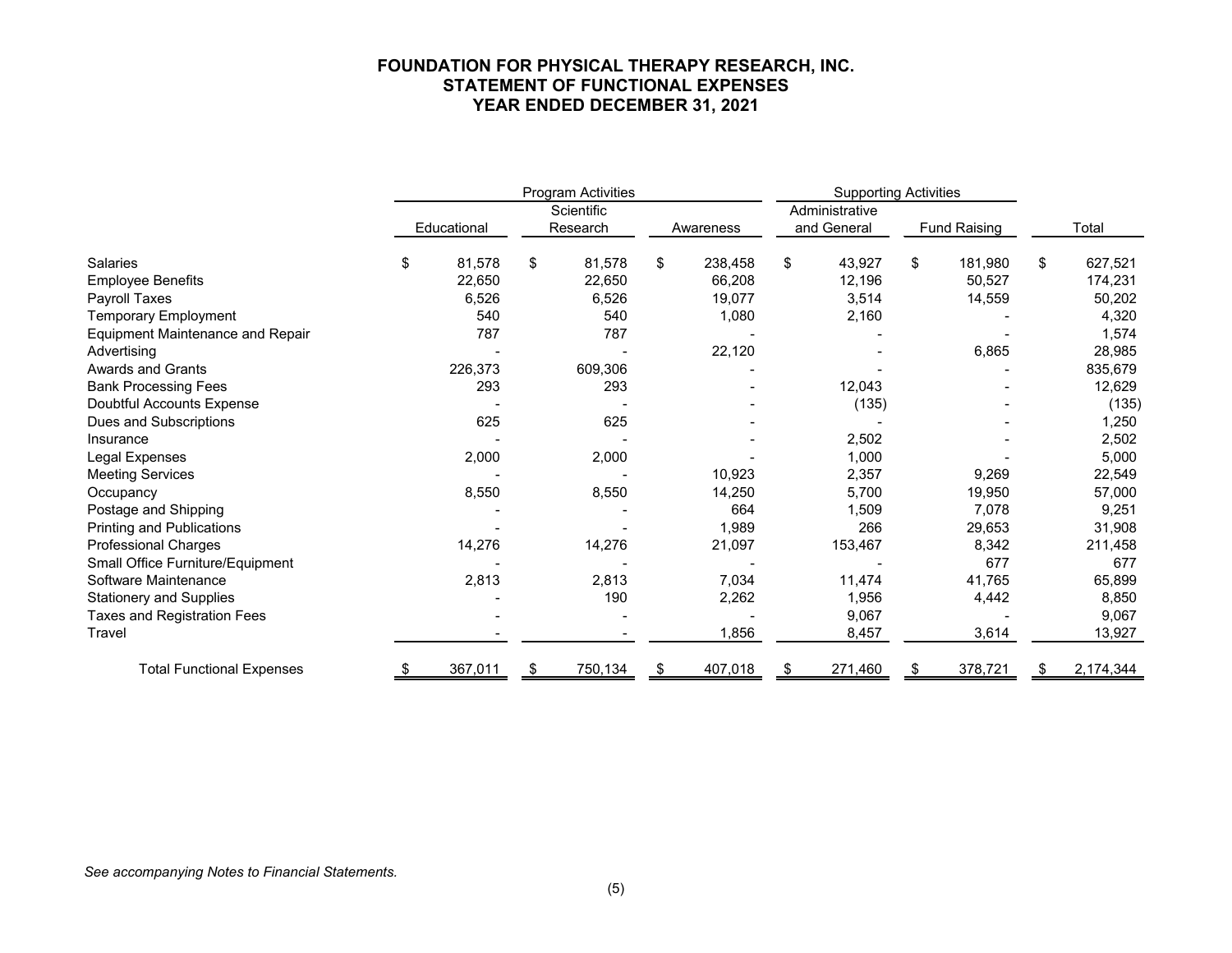#### **FOUNDATION FOR PHYSICAL THERAPY RESEARCH, INC. STATEMENT OF FUNCTIONAL EXPENSES YEAR ENDED DECEMBER 31, 2020**

|                                                | <b>Program Activities</b> |               | <b>Supporting Activities</b> |                |                     |                 |
|------------------------------------------------|---------------------------|---------------|------------------------------|----------------|---------------------|-----------------|
|                                                |                           | Scientific    |                              | Administrative |                     |                 |
|                                                | Educational               | Research      | Awareness                    | and General    | <b>Fund Raising</b> | Total           |
| Salaries                                       | 101,501<br>\$             | \$<br>101,501 | 203,001<br>\$                | \$<br>67,667   | \$<br>203,001       | \$<br>676,671   |
| <b>Employee Benefits</b>                       | 23,215                    | 23,215        | 46,429                       | 15,476         | 46,429              | 154,764         |
| Payroll Taxes                                  | 8,120                     | 8,120         | 16,240                       | 5,413          | 16,241              | 54,134          |
| <b>Equipment Maintenance and Repair</b>        | 841                       | 841           |                              |                |                     | 1,682           |
| Advertising                                    |                           |               | 28,073                       |                | 2,825               | 30,898          |
| Audiovisuals                                   |                           |               | 400                          |                |                     | 400             |
| <b>Awards and Grants</b>                       | 197,034                   | 605,753       |                              |                |                     | 802,787         |
| <b>Bank Processing Fees</b>                    |                           |               |                              | 13,332         |                     | 13,332          |
| Doubtful Accounts Expense                      |                           |               |                              | (465)          |                     | (465)           |
| Dues and Subscriptions                         | 1,250                     | 1,250         |                              | 760            |                     | 3,260           |
| <b>Exhibit Fees</b>                            |                           |               |                              | 15             |                     | 15              |
| Insurance                                      |                           |               |                              | 1,593          |                     | 1,593           |
| <b>Interest Expense</b>                        |                           |               |                              | 1,068          |                     | 1,068           |
| Legal Expenses                                 |                           |               |                              | 10,443         |                     | 10,443          |
| <b>Meeting Services</b>                        | 1,619                     | 1,619         | 4,463                        | 1,321          | 3,327               | 12,349          |
| Miscellaneous                                  |                           |               |                              | 1,638          |                     | 1,638           |
| Occupancy                                      | 5,519                     | 5,519         | 11,038                       | 3,679          | 11,038              | 36,793          |
| Postage and Shipping                           |                           |               |                              | 1,257          | 8,251               | 9,508           |
| Printing and Publications                      |                           |               | 1,307                        | 3,755          | 20,408              | 25,470          |
| <b>Professional Charges</b>                    | 16,168                    | 16,168        |                              | 94,715         | 522                 | 127,573         |
| Small Office Furniture/Equipment               |                           |               |                              | 162            |                     | 162             |
| Software Maintenance                           | 1,150                     | 1,150         | 3,385                        | 3,503          | 34,770              | 43,958          |
| <b>Staff Training and Continuing Education</b> |                           |               |                              | 60             | 458                 | 518             |
| <b>Stationery and Supplies</b>                 | 170                       | 140           | 5,860                        | 1,670          | 506                 | 8,346           |
| <b>Subscription/Resource Materials</b>         |                           |               |                              | 753            |                     | 753             |
| <b>Taxes and Registration Fees</b>             |                           |               |                              | 63             | 11,331              | 11,394          |
| Telephone and Fax                              |                           |               |                              | 700            |                     | 700             |
| Travel                                         | 596                       | 596           | 2,768                        | 3,827          | 2,519               | 10,306          |
| Xerox and Copying                              |                           |               |                              | 404            | 15                  | 419             |
| <b>Total Functional Expenses</b>               | 357,183<br>\$             | 765,872<br>\$ | 322,964<br>\$                | 232,809<br>\$  | 361,641<br>\$       | 2,040,469<br>\$ |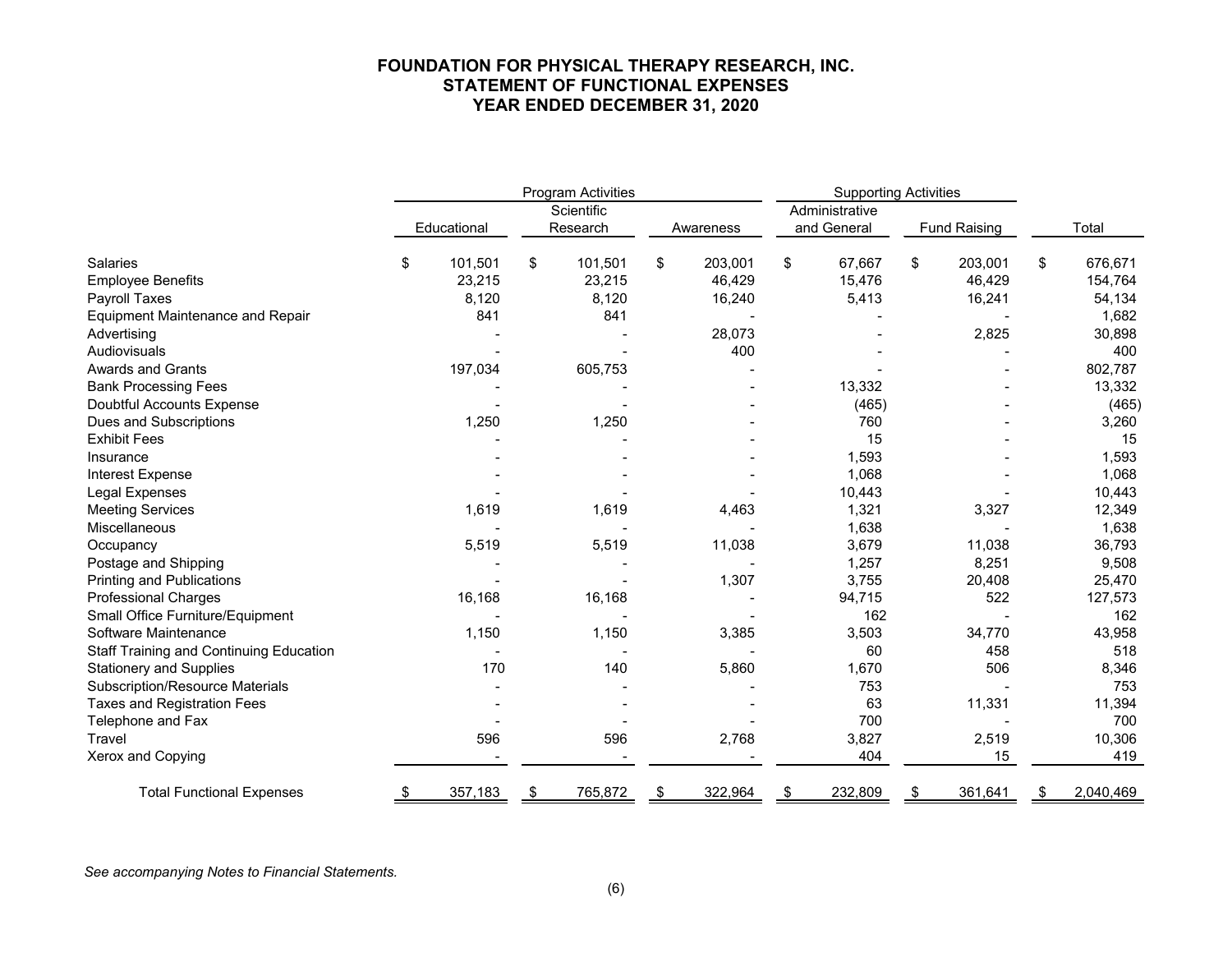## **FOUNDATION FOR PHYSICAL THERAPY RESEARCH, INC. STATEMENTS OF CASH FLOWS YEARS ENDED DECEMBER 31, 2021 AND 2020**

|                                                                          |    | 2021          | 2020 |             |  |
|--------------------------------------------------------------------------|----|---------------|------|-------------|--|
| <b>CASH FLOWS FROM OPERATING ACTIVITIES</b>                              |    |               |      |             |  |
| Change in Net Assets                                                     | \$ | 3,604,292     | \$   | 1,952,686   |  |
| Adjustments to Reconcile Change in Net Assets to                         |    |               |      |             |  |
| Net Cash Provided by Operating Activities:                               |    |               |      |             |  |
| Contributions with Donor Restrictions - Perpetuity                       |    | (340, 537)    |      | (99, 287)   |  |
| Realized Gain on Sale of Investments                                     |    | (2, 123, 932) |      | (651, 641)  |  |
| <b>Unrealized Gain on Investments</b>                                    |    | (595, 343)    |      | (535, 812)  |  |
| <b>Bad Debt Gain</b>                                                     |    | (135)         |      | (465)       |  |
| Discount on Pledges Receivable                                           |    | (694)         |      | (2, 344)    |  |
| Changes in Assets and Liabilities:                                       |    |               |      |             |  |
| <b>Accounts Receivable</b>                                               |    | (82, 199)     |      | (858)       |  |
| Pledges Receivable                                                       |    | 3,647         |      | 66,889      |  |
| <b>Other Assets</b>                                                      |    | (15, 567)     |      | (2,319)     |  |
| Accounts Payable and Accrued Expenses                                    |    | (225, 298)    |      | (9,966)     |  |
| <b>Grants and Awards Payable</b>                                         |    | (156, 250)    |      | (144, 231)  |  |
| Net Cash Provided by Operating Activities                                |    | 67,984        |      | 572,652     |  |
| <b>CASH FLOWS FROM INVESTING ACTIVITIES</b>                              |    |               |      |             |  |
| <b>Purchases of Investments</b>                                          |    | (9,700,267)   |      | (2,520,217) |  |
| Proceeds from the Sale of Investments                                    |    | 9,259,820     |      | 1,519,216   |  |
| Net Cash Used by Investing Activities                                    |    | (440, 447)    |      | (1,001,001) |  |
| <b>CASH FLOWS FROM FINANCING ACTIVITIES</b>                              |    |               |      |             |  |
| Contributions with Donor Restrictions - Perpetuity                       |    | 340,537       |      | 99,287      |  |
| Net Cash Provided by Financing Activities                                |    | 340,537       |      | 99,287      |  |
| <b>NET DECREASE IN CASH AND CASH EQUIVALENTS</b>                         |    | (31,926)      |      | (329,062)   |  |
| Cash and Cash Equivalents - Beginning of Year                            |    | 811,112       |      | 1,140,174   |  |
| <b>CASH AND CASH EQUIVALENTS - END OF YEAR</b>                           |    | 779,186       | -5   | 811,112     |  |
| SUPPLEMENTAL DISCLOSURE OF CASH FLOW INFORMATION<br><b>Donated Stock</b> | \$ | 50,767        | \$   | 20,502      |  |
|                                                                          |    |               |      |             |  |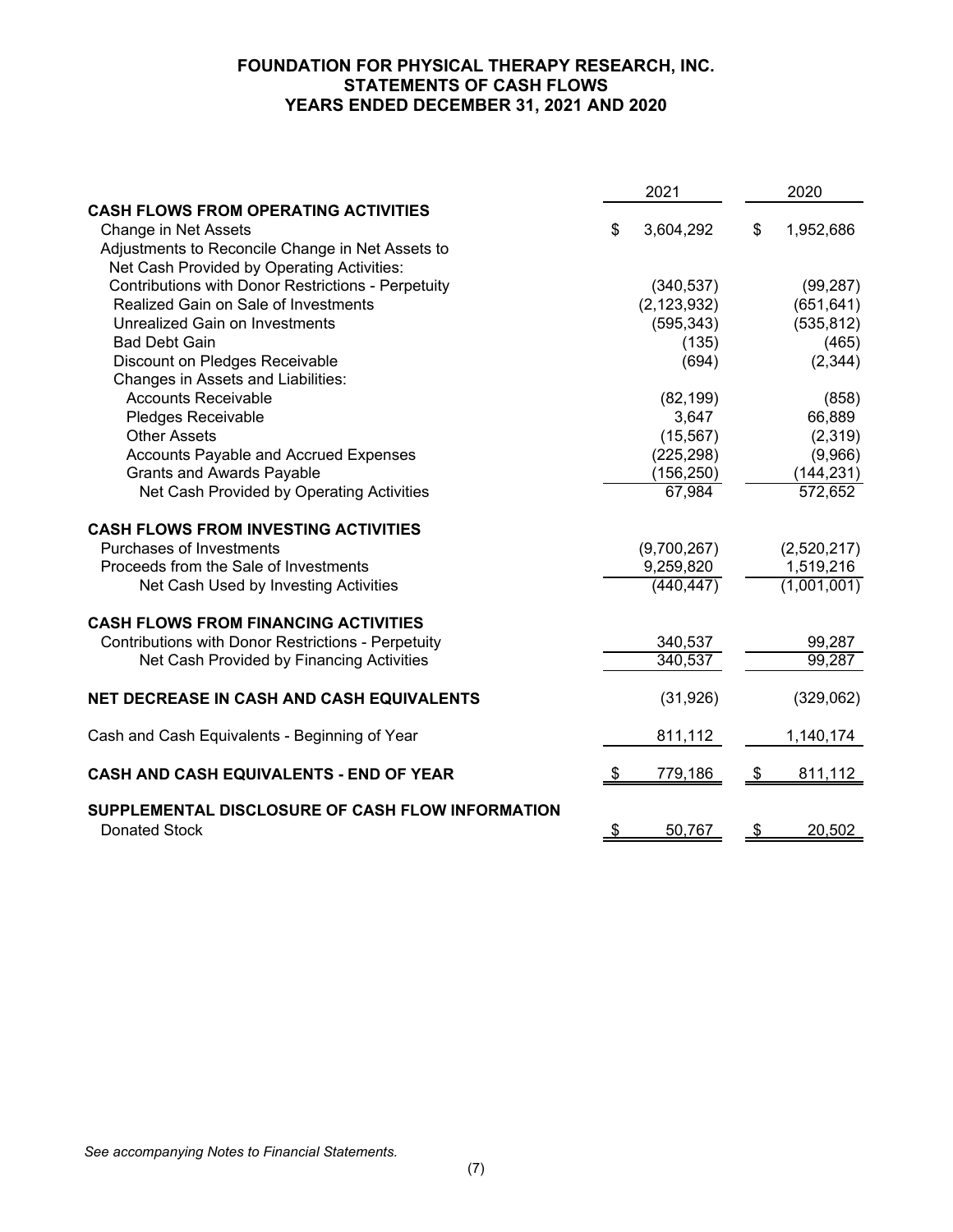## **NOTE 1 SUMMARY OF SIGNIFICANT ACCOUNTING POLICIES**

#### **Organization**

The Foundation for Physical Therapy Research, Inc. (the Foundation) is a nonprofit organization incorporated in the state of New York on January 29, 1957. It was organized to advance the science and art of physical therapy by awarding and distributing grants for research projects, scholarships, fellowships, and studies related to physical therapy.

#### **Basis of Accounting**

The accompanying financial statements have been prepared on the accrual basis of accounting. Consequently, revenue is recognized when earned and expenses when the obligations are incurred.

#### **Income Tax Status**

The Foundation is exempt from federal income tax on its exempt activities under Section 501(c)(3) of the Internal Revenue Code (IRC) and is classified as a public charity under Section 509(a)(2) of the IRC. The Internal Revenue Service recognizes the Foundation's status as a public charity organization.

The Foundation is not aware of any activities that would jeopardize its tax-exempt status. The Foundation is not aware of any activities that are subject to tax on unrelated business income or excise or other taxes.

# **Use of Estimates**

The preparation of financial statements in conformity with accounting principles generally accepted in the United States of America requires management to make estimates and assumptions that affect reported amounts of assets and liabilities and disclosures of contingent assets and liabilities at the date of the financial statements and the reported amounts of revenues and expenses during the reporting period. Actual results may differ from those estimates.

#### **Cash and Cash Equivalents**

The Foundation considers all money market funds and investments with maturity of three months or less, other than those held within its investment portfolio, to be cash equivalents. Cash equivalents are stated at cost, which approximates fair value.

#### **Investments**

The Foundation carries its investments, consisting primarily of equity securities and mutual funds, at fair value, and investment income consisting of interest, dividends, and realized and unrealized gains and losses are reflected in the statements of activities. Fair value measurement is based upon quoted prices, if available. If quoted prices are not available, the fair values are measured using independent pricing models or other model-based valuation techniques such as the present value of future cash flows, adjusted for the security's credit rating, prepayment assumptions, and other factors such as credit loss assumptions.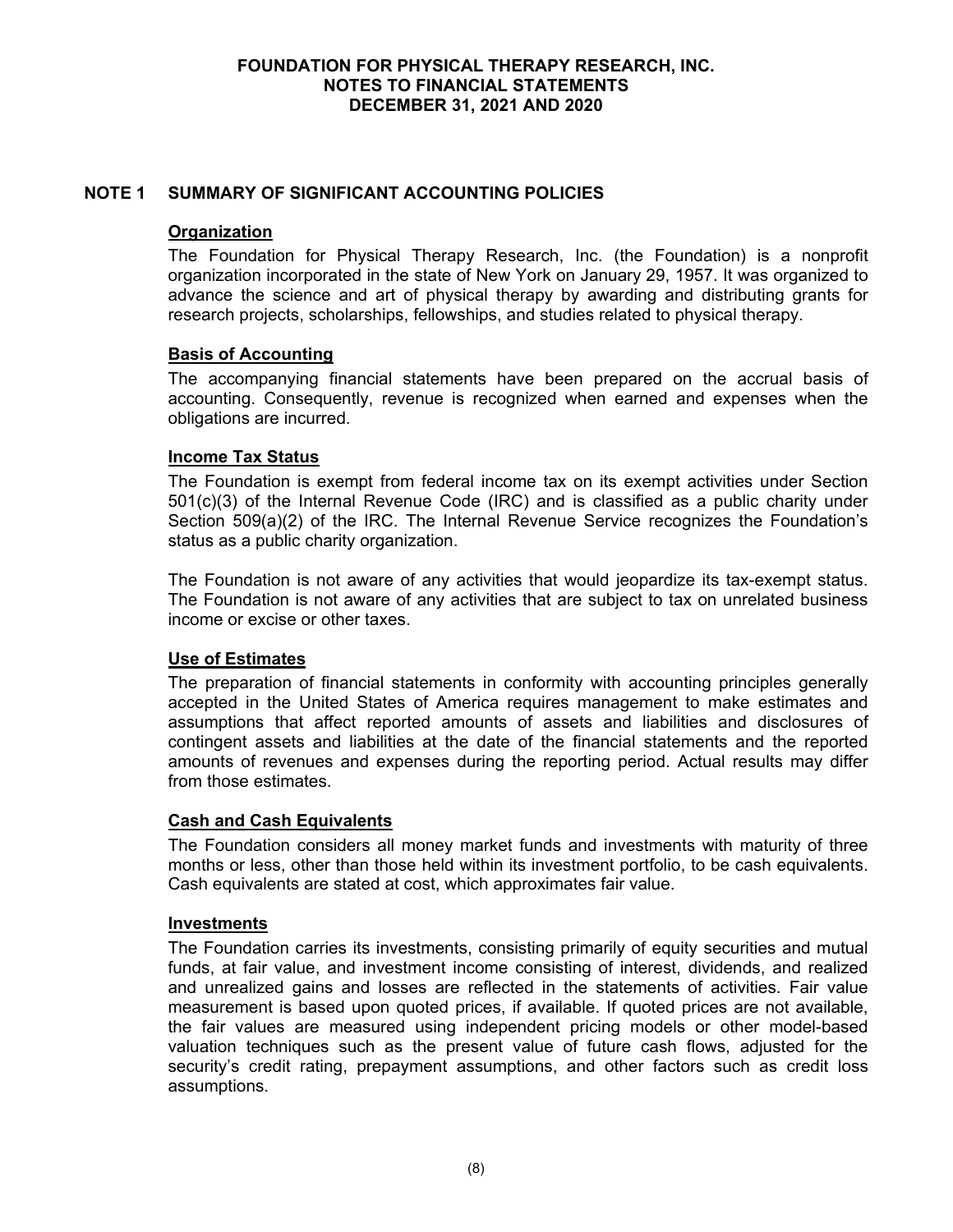## **NOTE 1 SUMMARY OF SIGNIFICANT ACCOUNTING POLICIES (CONTINUED)**

#### **Investment Income Allocation**

Interest, dividends, unrealized gains (losses), and realized gains (losses) on sales of investments are allocated to the Foundation's net assets with restrictions – time and purpose based upon the ratio of total net assets with restrictions to total net assets for each donor-restricted net asset group for which cash and investments have been received.

#### **Accounts Receivable**

The accounts receivable are stated at their net realizable value. The majority of the receivables are from amounts due from American Physical Therapy Association (APTA). Accounts past due are individually analyzed for their collectability. When all collection efforts are exhausted, the account is written off against bad debt expense. Management estimates that all receivables are fully collectible.

#### **Pledges Receivable**

Unconditional promises to give due in the next year are recorded at their net realizable value, which approximates fair value. Unconditional promises to give due in subsequent years are reported at the present value of their net realizable value, using risk-free adjusted interest rates applicable to the years in which the promises were received. When necessary, an allowance is made for uncollectible promises to give based on management's judgment of the creditworthiness of the donors, past collection experience and other relevant factors.

# **Grants and Awards Payable**

Grants and awards payable are recorded when approved and awarded by the board of trustees.

#### **Net Assets**

Net assets are classified based on the existence or absence of donor-imposed restrictions. The net assets of the Foundation are reported as follows:

#### Net Assets Without Donor Restrictions

Net assets without donor restrictions represent net assets used for the payment of scholarships and awards without donor restrictions and for the general operations of the Foundation. Board-designated net assets consist of bequests and other gifts received which the board has designated for the Goergeny Fund, Operating Reserve Fund, and the Fund for Excellence.

The Goergeny Fund was established as a designated fund by the board to support the Foundation's research program. The Operating Reserve Fund was established as a designated fund by the board for the purpose of ensuring the long-term financial stability of the Foundation. The Fund for Excellence was designated by the board to provide an ongoing stream of net assets without restrictions to support the Foundation's operations.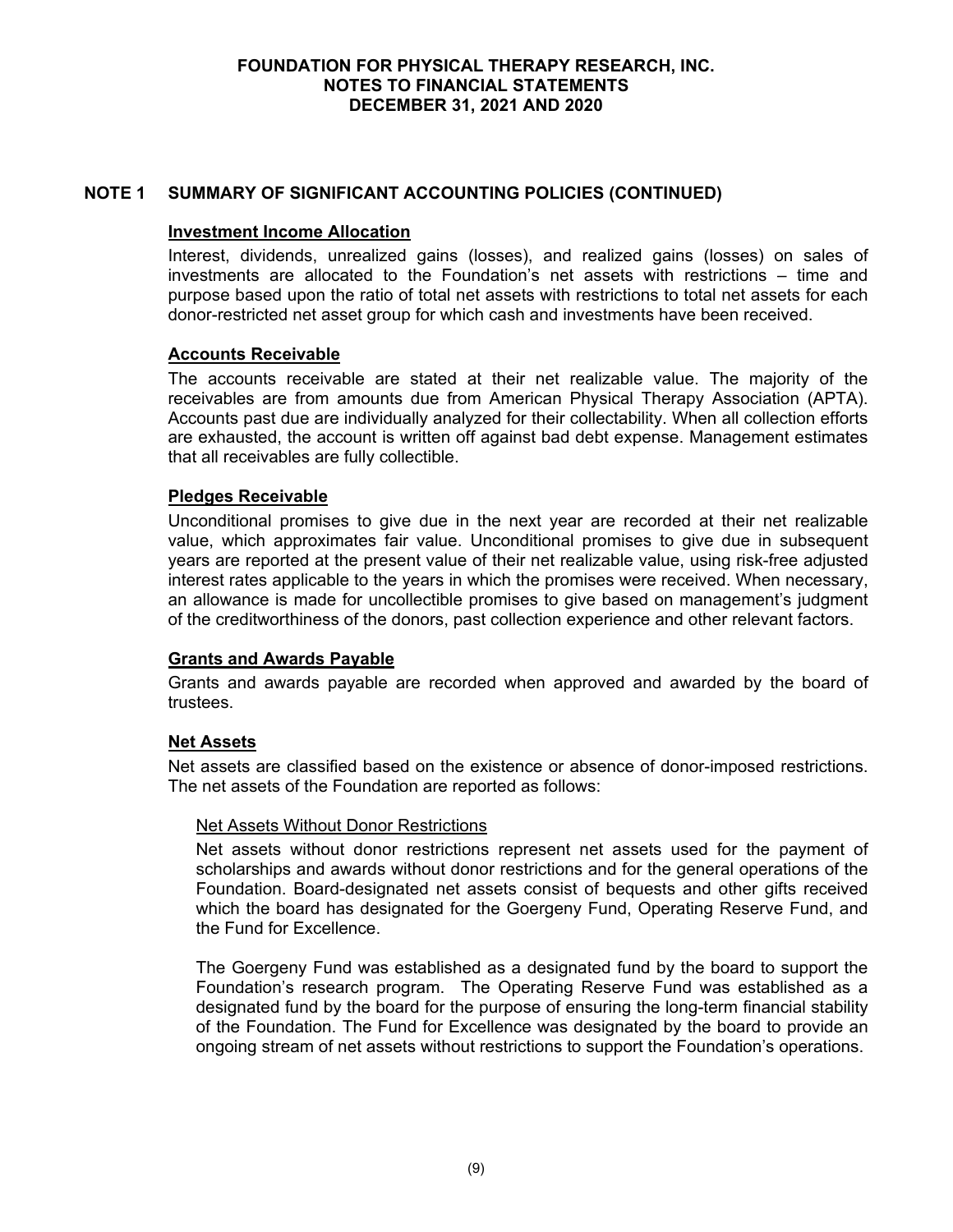# **NOTE 1 SUMMARY OF SIGNIFICANT ACCOUNTING POLICIES (CONTINUED)**

#### **Net Assets (Continued)**

# Net Assets With Donor Restrictions - Time and Purpose

Net assets with donor restrictions – time and purposes represent resources resulting from donor-restricted contributions, selected interest, dividends, and certain unrealized and realized gains (losses) earned on funds held in perpetuity. Revenue is recognized as without donor restrictions if the restrictions are satisfied in the same period as the support is received. Otherwise, once restrictions have been met by the Foundation, either by elapse of time or fulfillment of purpose, related amounts are reported as net assets released from restriction in the statements of activities.

### Net Assets With Donor Restrictions – Perpetuity

Net assets with donor restrictions – perpetuity represent the corpus of contributions establishing endowment funds, which are to be maintained in perpetuity. Earnings on these funds are to be used for the purpose as set forth by the donors.

Management has adopted the Uniform Prudent Management of Institutional Funds Act (UPMIFA). Under UPMIFA, all earnings on endowment funds are restricted until appropriated for expenditure.

## **Revenue Recognition**

Contributions, including unconditional promises to give, are recorded when the notification is received. All contributions are available for use without donor restrictions unless specifically restricted by the donor. Conditional promises to give are recognized when the conditions on which they depend are fully met.

On April 14, 2020 the Foundation received a loan from First National Bank of Pennsylvania in the amount of \$159,600 to fund payroll, rent, utilities, and interest on mortgages and existing debt through the Paycheck Protection Program (the PPP Loan). The original loan agreement was written prior to the PPP Flexibility Act of 2020 (June 5) and was due over 24 months deferred for 6 months. Subsequent to this, the law changed the loan deferral terms retroactively. The PPP Flexibility Act and subsequent regulations superseded the loan agreement. The PPP Loan bore interest at a fixed rate of 1.0% per annum, with the first six months of interest deferred, had a term of two years, and was unsecured and guaranteed by the U.S. Small Business Administration.

On December 24, 2020, the Small Business Administration provided First National Bank with funds in the amount of \$160,668 to apply towards the Foundation's PPP Loan as the loan was forgiven. No principal payments were made and the Foundation recognized \$1,068 in interest expense. The initial loan of \$159,600 was recognized as revenue and is reflected in the accompanying statement of activities.

Sponsorships and ticket sales are recognized in the period the event or program is held. Amounts received in advanced of the related event are deferred until the event takes place.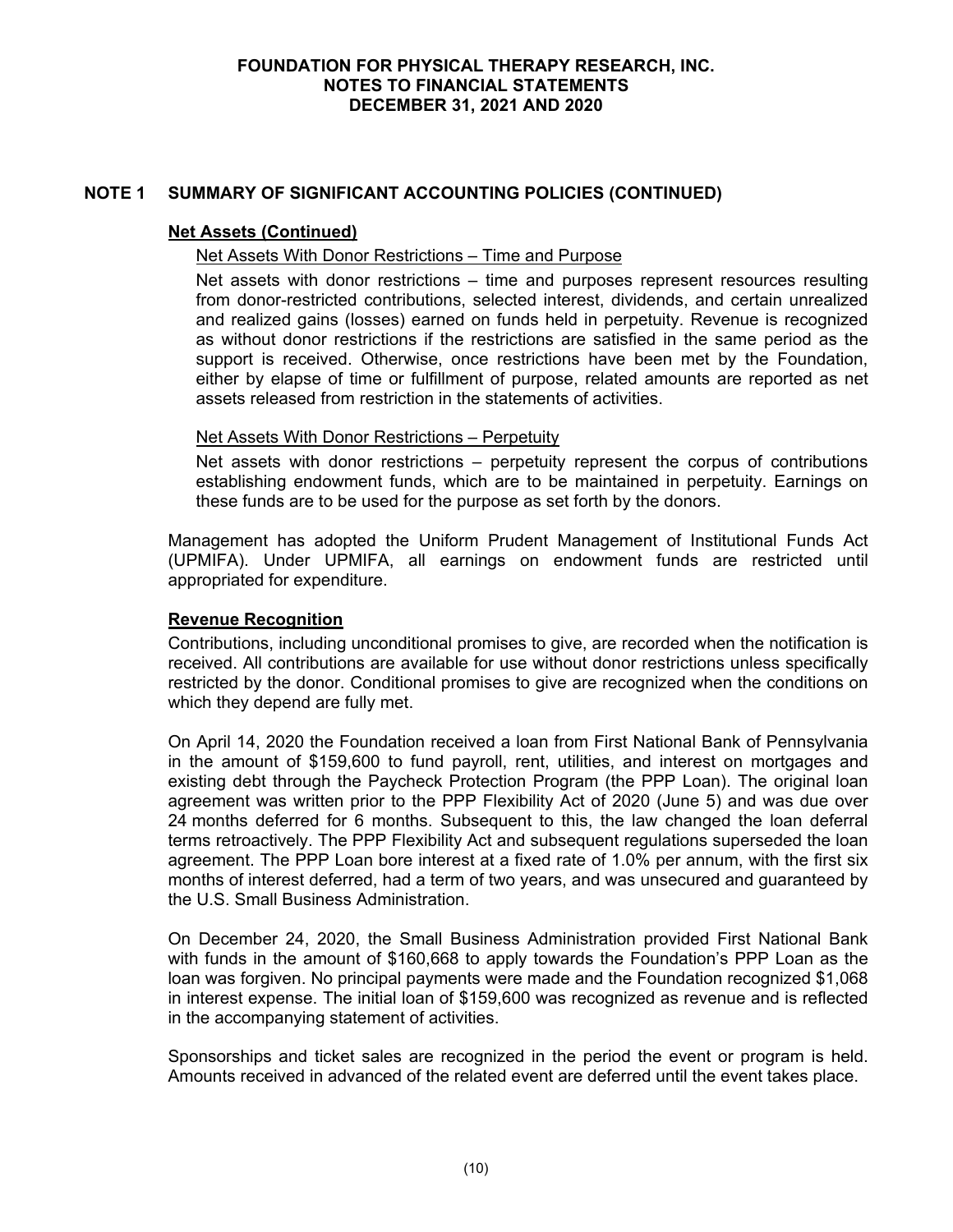### **NOTE 1 SUMMARY OF SIGNIFICANT ACCOUNTING POLICIES (CONTINUED)**

#### **Advertising**

Advertising costs are expensed as incurred. Advertising costs charged to expense totaled \$28,985 and \$30,898 for the years ended December 31, 2021 and 2020, respectively.

### **Functional Allocation of Expenses**

The costs of providing the various programs and other activities have been summarized on a functional basis in the statements of activities. Accordingly, certain costs have been allocated among the programs benefited, based on hours worked by the Foundation staff in each functional area. Costs are allocated among the following programs:

#### **Educational**

Expenses for management of the Foundation's scholarship and fellowships program including awardee payments and staff administration, online application system and tech support, peer review process, management of the Scientific Advisory and Research Committees, development of education sessions and scholarship and fellowship program development.

#### Scientific Research

Expenses for management of the Foundation's research grant program including awardee payments and staff administration, online application system and tech support, peer review process, management of the Scientific Advisory and Research Committees, development of education sessions and scholarship and fellowship program development.

#### Awareness

Raising awareness of a wide range of physical therapy research areas and its vital role for practicing physical therapists, which results in advancing healthcare and optimizing movement of patients and individuals across all age and disease spectrums.

#### Administrative and General

Expenses for overall function and management of the Foundation including costs such as accounting and financial services, legal fees, office management, auditing, board meetings, board minutes, insurance, and occupancy.

#### Fund Raising

Expenses for fund raising includes salaries of fundraisers, postage and printing for appeals, publicizing fundraising efforts, online donation websites and conducting fundraising events.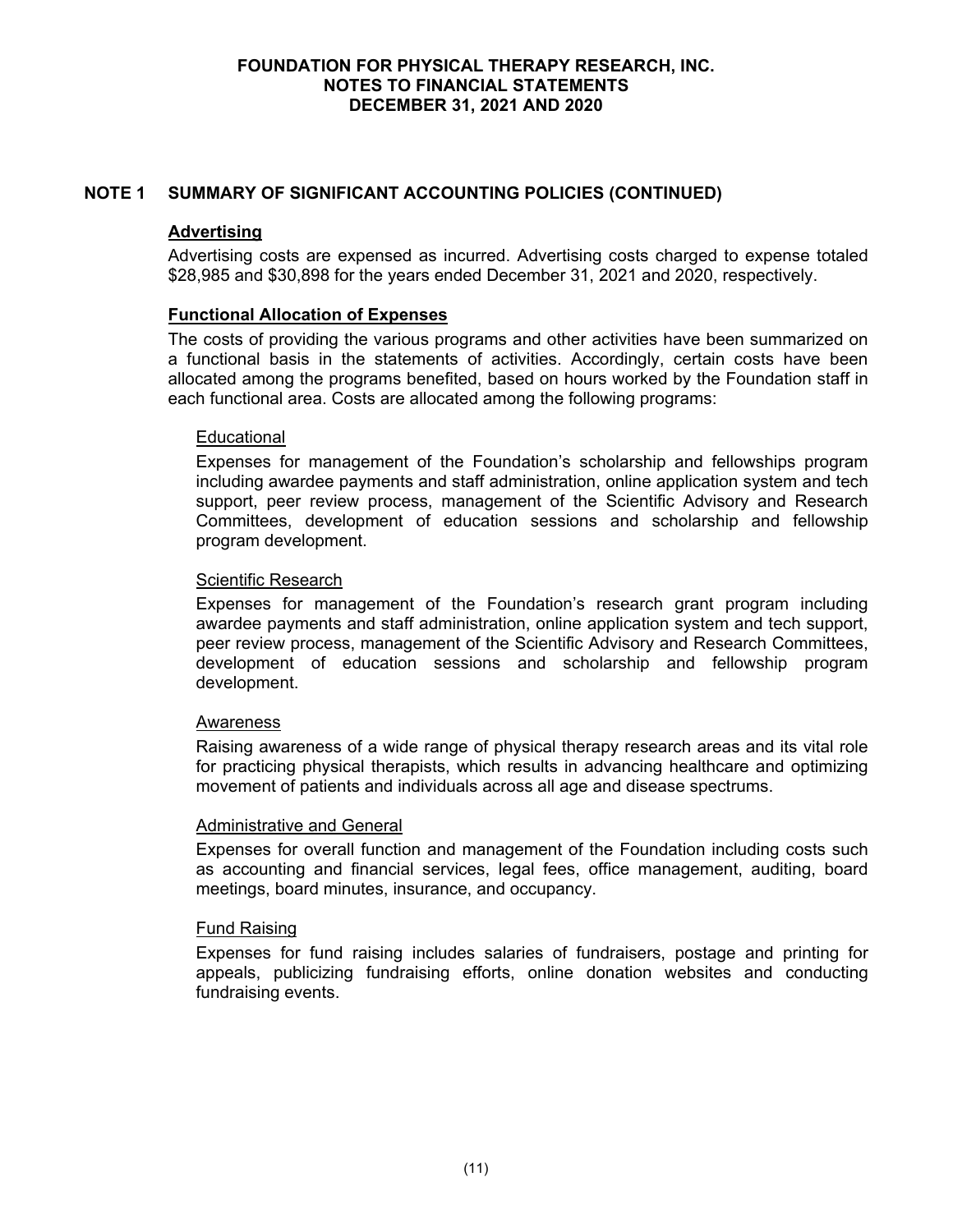### **NOTE 1 SUMMARY OF SIGNIFICANT ACCOUNTING POLICIES (CONTINUED)**

#### **Fair Value Measurements**

The Foundation measures fair value using a three-level hierarchy for fair value measurements based upon the transparency of inputs to the valuation of an asset or liability. Inputs may be observable or unobservable and refer broadly to the assumptions that market participants would use in pricing the asset or liability. Observable inputs reflect the assumptions market participants would use in pricing the asset or liability based on market data obtained from sources independent of the reporting entity. Unobservable inputs reflect the reporting entity's own assumptions about the assumptions that market participants would use in pricing the asset or liability developed based on the best information available in the circumstances.

The objective of a fair value measurement is to determine the price that would be received to sell an asset or paid to transfer a liability in an orderly transaction between market participants at the measurement date (an exit price). Accordingly, the fair value hierarchy gives the highest priority to quoted prices (unadjusted) in active markets for identical assets or liabilities (Level 1) and the lowest priority to unobservable inputs (Level 3). The Foundation may use valuation techniques consistent with the market, income and cost approaches to measure fair value.

The inputs used to measure fair value are categorized into the following three categories:

*Level 1 –* Inputs that reflect unadjusted quoted prices in active markets for identical investments, such as stock, corporate, and government bonds, that the Foundation has the ability to access as of the measurement date.

*Level 2 –* Inputs, other than quoted prices, that are observable for the asset or liability either directly or indirectly, including inputs from markets that are not considered to be active.

*Level 3 –* Inputs that are unobservable. Unobservable inputs reflect the Foundation's own assumptions about the factors market participants would use in pricing an investment, and are based on the best information available in the circumstances.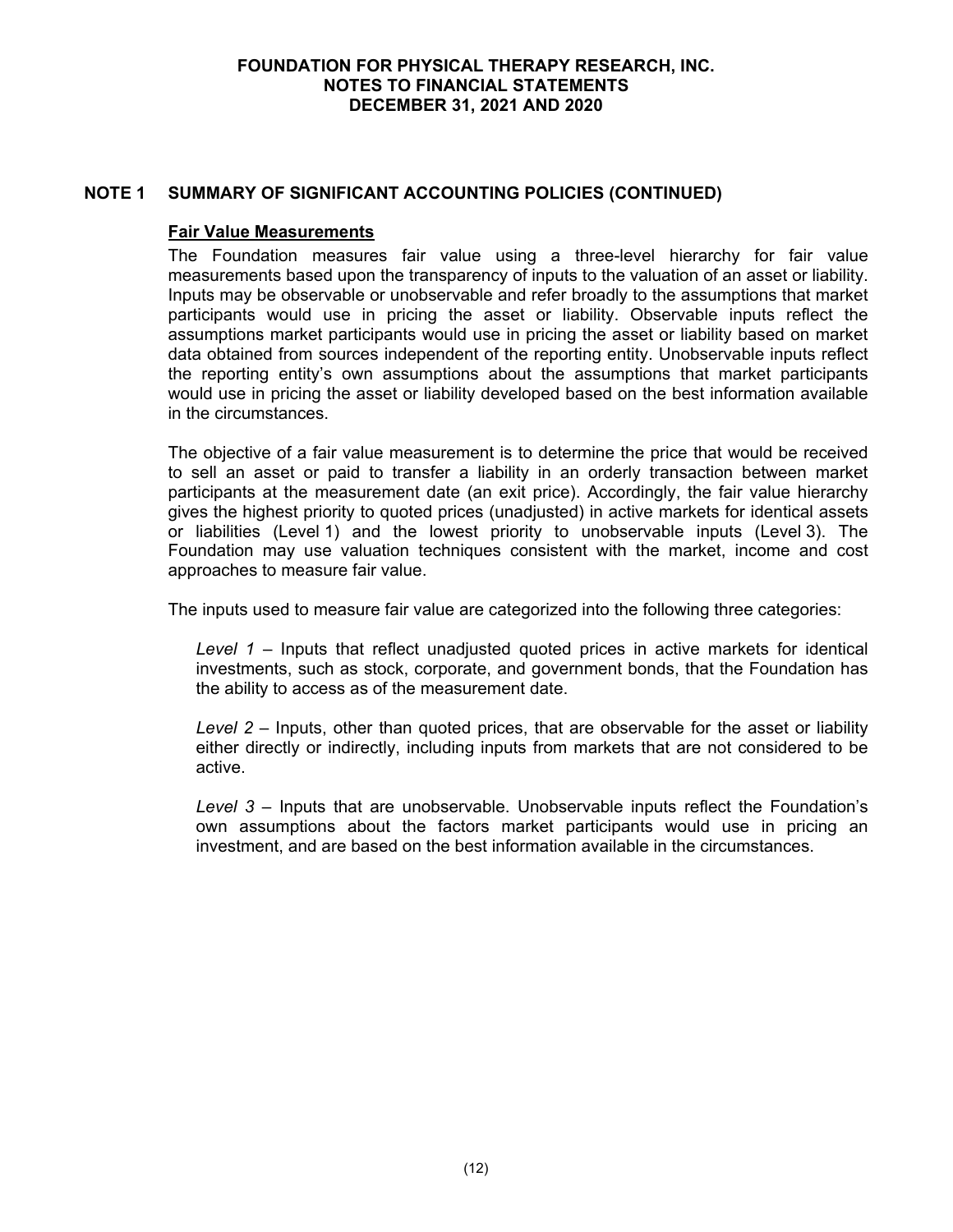# **NOTE 1 SUMMARY OF SIGNIFICANT ACCOUNTING POLICIES (CONTINUED)**

## **Liquidity**

The following reflects the Foundation's financial assets as of December 31, 2021 and 2020, reduced by amounts not available for general use within one year of the balance sheet date because of contractual or donor-imposed restrictions. Amounts not available include amounts set aside as donor-/board-designated assets that could be drawn upon if the governing board approves that action.

|                                                     | 2021           | 2020           |
|-----------------------------------------------------|----------------|----------------|
| Cash and Cash Equivalents                           | 779,186<br>S   | 811,112<br>\$  |
| Investments                                         | 27,442,363     | 24,282,641     |
| Accounts Receivable                                 | 91,683         | 9,484          |
| Pledges Receivable, Net                             | 81,502         | 84,320         |
| Less: Amounts Expecting Collection in               |                |                |
| Excess of One Year                                  | (55,086)       | (49,983)       |
| Financial Assets Available                          | 28,339,648     | 25, 137, 574   |
| Less: Assets not Available for General Expenditures |                |                |
| within One Year due to:                             |                |                |
| <b>Board Designated Net Assets</b>                  | (3,681,728)    | (3,241,141)    |
| With Donor Restrictions - Time and Purpose          | (12, 833, 873) | (10, 310, 871) |
| With Donor Restrictions - Perpetuity                | (9, 548, 392)  | (9,207,855)    |
| Total Financial Assets Available to Meet            |                |                |
| Cash Needs for General Expenditures Within          |                |                |
| One Year                                            | 2,275,655      | 2,377,707      |

Board-designated net assets consist of bequests and other gifts received which the board has designated for the Goergeny Fund, Operating Reserve Fund, and Fund for Excellence. The Organization has a goal to maintain an operating reserve in an amount equal to six to eight months of average monthly operating costs, which exclude net assets with donor restriction – time and purpose, in-kind and other noncash expenses. Such average monthly costs were approximately \$93,000 and \$89,000 for the years ended December 31 2021 and 2020, respectively. The Foundation had approximately 13 months and nearly 12 months of financial assets available to meet its average monthly operating costs for the years ended December 31, 2021 and 2020, respectively.

#### **Subsequent Events**

In preparing these financial statements, the Foundation has evaluated events and transactions for potential recognition or disclosure through April 26, 2022, the date the financial statements were available to be issued.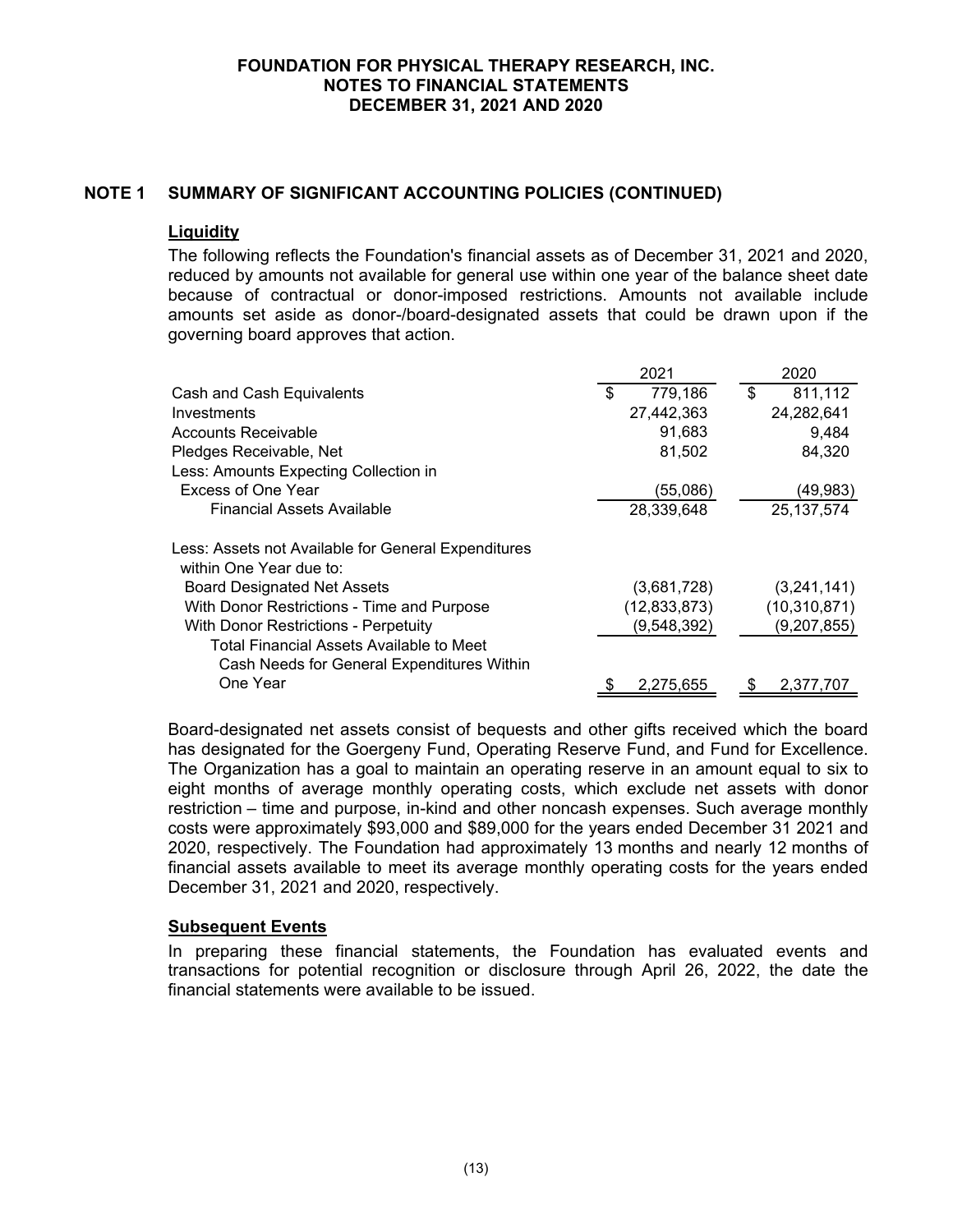## **NOTE 2 CONCENTRATION OF CREDIT RISK**

#### **Credit Risk**

Financial instruments that subject the Foundation to a concentration of credit risk consist of demand deposits placed with financial institutions. The Federal Deposit Insurance Corporation (FDIC) insures amounts on deposit with each financial institution up to limits prescribed by law. The Foundation may hold funds with financial institutions in excess of the FDIC insured amount; however, it has not experienced any losses in such accounts, and management believes it is not exposed to any significant credit risk on cash and cash equivalents.

#### **Market Value Risk**

The Foundation invests in a variety of investments. These investments are exposed to various risks, such as fluctuations in market value and credit risk. It is at least reasonably possible that changes in risks in the near term could materially affect investment balances and the amounts reported in the financial statements.

#### **NOTE 3 INVESTMENTS**

The Foundation's investments are stated at fair value and consist of the following at December 31:

|                               | 2021          | 2020       |
|-------------------------------|---------------|------------|
| Cash and Money Markets        | \$<br>808,946 | 1,150,985  |
| Mutual Funds:                 |               |            |
| U.S. Corporate Equity         | 16,638,502    | 13,766,493 |
| <b>International Equity</b>   | 2,630,008     | 2,837,928  |
| <b>Corporate Fixed Income</b> | 6,019,809     | 5,668,119  |
| Mortgage-Backed Fixed Income  | 1,345,098     | 859,116    |
| Total                         | 27,442,363    | 24,282,641 |

Net investment earnings for the years ended December 31 consisted of the following:

|                                      | 2021      |  | 2020      |
|--------------------------------------|-----------|--|-----------|
| Interest and Dividends               | 1,248,461 |  | 1,279,763 |
| Realized Gain on Sale of Investments | 2,123,932 |  | 651.641   |
| Unrealized Gain on Investments       | 595.343   |  | 535.812   |
| Investment Fees                      | (23.848)  |  | (10,467)  |
| Total                                | 3.943.888 |  | 2.456.749 |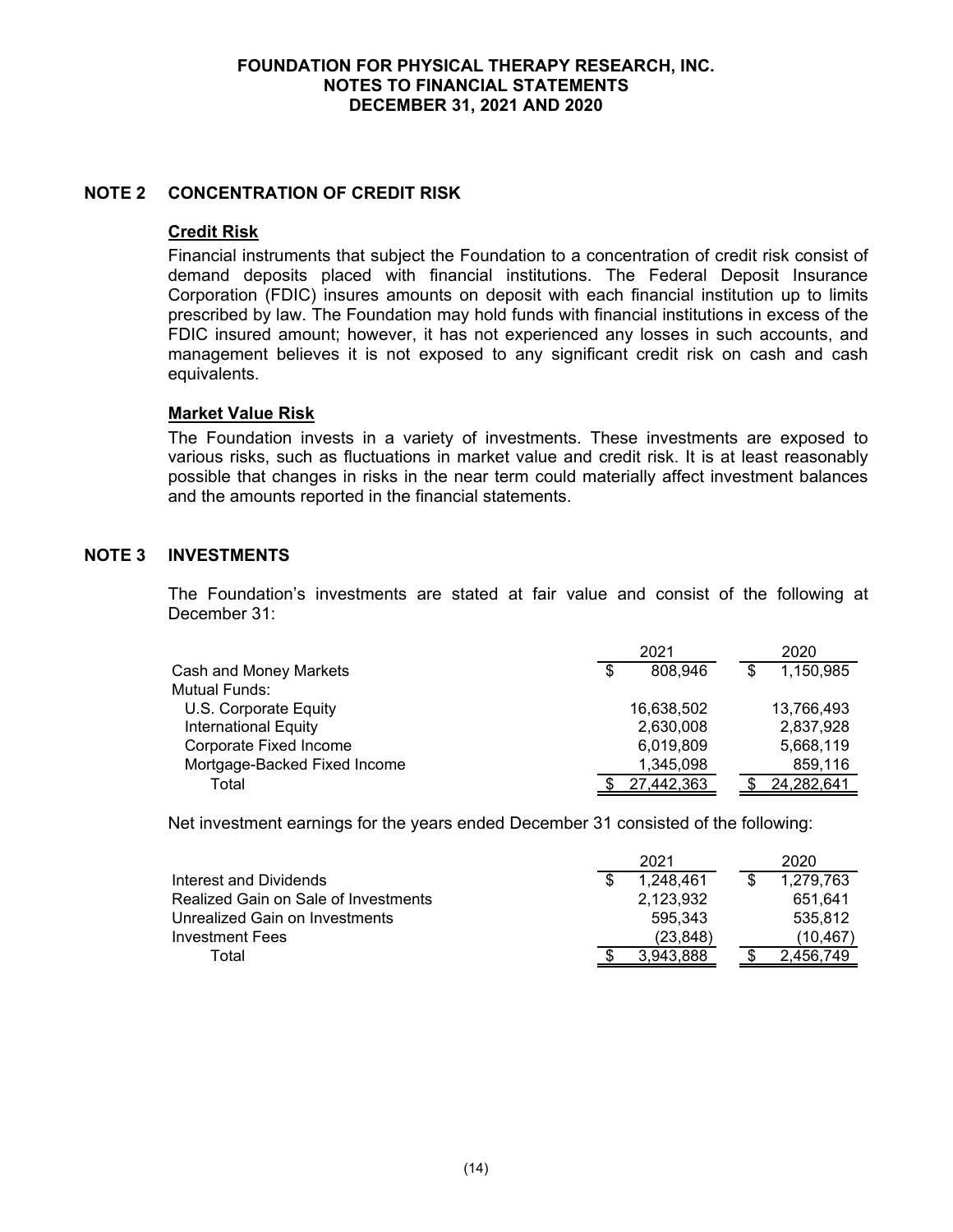#### **NOTE 3 INVESTMENTS (CONTINUED)**

#### **Fair Value Measurements**

The following tables show the Foundation's investment categorization in accordance with the accounting principles generally accepted in the United States of America fair value hierarchy as of December 31:

|                              |   |            |         | 2021 |         |                  |
|------------------------------|---|------------|---------|------|---------|------------------|
|                              |   | Level 1    | Level 2 |      | Level 3 | Total            |
| Cash and Money Markets       | S | 808,946    | \$      | \$   |         | \$<br>808,946    |
| Mutual Funds:                |   |            |         |      |         |                  |
| U.S. Corporate Equity        |   | 16,638,502 |         |      |         | 16,638,502       |
| International Equity         |   | 2,630,008  |         |      |         | 2,630,008        |
| Corporate Fixed Income       |   | 6,019,809  |         |      |         | 6,019,809        |
| Mortgage-Backed Fixed Income |   | 1,345,098  |         |      |         | 1,345,098        |
| Total                        |   | 27,442,363 | \$      |      |         | 27,442,363       |
|                              |   |            |         | 2020 |         |                  |
|                              |   | Level 1    | Level 2 |      | Level 3 | Total            |
| Cash and Money Markets       | S | 1,150,985  | \$      | \$   |         | \$<br>1,150,985  |
| <b>Mutual Funds:</b>         |   |            |         |      |         |                  |
| U.S. Corporate Equity        |   | 13,766,493 |         |      |         | 13,766,493       |
| International Equity         |   | 2,837,928  |         |      |         | 2,837,928        |
| Corporate Fixed Income       |   | 5,668,119  |         |      |         | 5,668,119        |
| Mortgage-Backed Fixed Income |   | 859,116    |         |      |         | 859,116          |
| Total                        |   | 24,282,641 | \$      | \$   |         | \$<br>24,282,641 |

The Foundation's Level 1 securities are valued based on quoted market prices. The Foundation recognizes transfers between levels of the fair value hierarchy at the end of the period in which the events occur causing changes in the availability of fair value inputs. There were no transfers in or out of Level 1 during the years ended December 31, 2021 and 2020.

# **NOTE 4 PLEDGES RECEIVABLE**

Pledges receivable as of December 31 are comprised of the following:

|                                           | 2021    | 2020    |
|-------------------------------------------|---------|---------|
| Due in Less than One Year                 | 28,300  | 37,050  |
| Due in One to Five Years                  | 55.086  | 49,983  |
| Less: Allowance for Uncollectible Pledges |         | (135)   |
| Less: Discount on Long-term Portion       | (1.884) | (2,578) |
| Total                                     | 81.502  | 84.320  |

Pledges receivable due in excess of one year were discounted at 3.00%, for the years ended December 31, 2021 and 2020.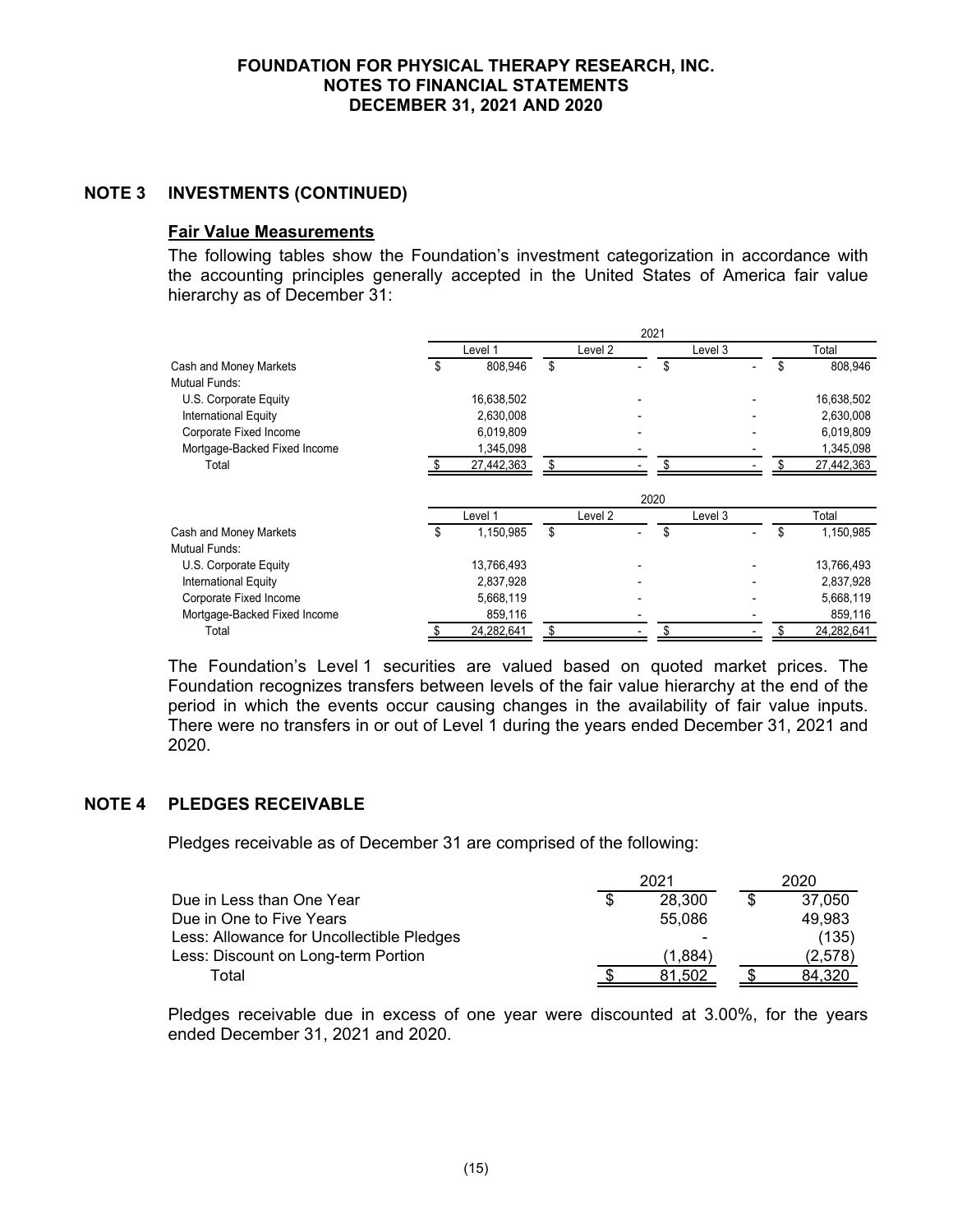#### **NOTE 5 RELATED PARTIES**

APTA is a professional association exempt from federal income tax under IRC Section 501(c)(6). During the year ended December 31, 2020, APTA was granted the indirect ability to appoint individuals that together constitute a majority of the Foundation's Board of Trustees. Therefore, APTA maintains both control and an economic interest in the Foundation, requiring consolidation of the Foundation into APTA's general purpose financial statements.

APTA contributed \$-0- and \$163,750 in support of post-professional doctoral scholarships, geriatric fund and fellowships for the years ended December 31, 2021 and 2020, respectively. In addition, APTA contributed \$500,000 and \$412,500 in support of other research and general operations for the years ended December 31, 2021 and 2020, respectively. Such amounts are reflected within the contributions and grants revenue in the accompanying statements of activities.

The total amount of contributions gifted from board members represents \$83,132 and \$89,031 for the years ended December 31, 2021 and 2020, respectively. Pledges receivable from members of the board of trustees of the Foundation and the board of directors of APTA at December 31, 2021 and 2020, represented 30% and 0% of pledges receivable, respectively.

In conjunction with a management service agreement from APTA, at December 31, 2021 and 2020, \$59,614 and \$274,895, respectively, was due to APTA by the Foundation for personnel costs and other expenses incurred by APTA on behalf of the Foundation and are included within accounts payable and accrued expenses in the accompanying statements of financial position.

\$3,805 and \$9,483 at December 31, 2021 and 2020, respectively, was due to the Foundation from APTA for contributions collected by APTA on behalf of the Foundation and are included within accounts receivable in the accompanying statements of financial position.

APTA pays certain expenses on behalf of the Foundation including salaries, benefits, and taxes for dedicated Foundation employees on APTA's payroll. For these expenses, the Foundation reimbursed APTA \$851,954 and \$885,569 for the years ended December 31, 2021 and 2020, respectively.

In accordance with the management service agreement effective January 1, 2010, the Foundation compensated APTA \$99,341 for the year ended December 31, 2020, in exchange for the provision of various services including: meeting coordination, communication services, information technology and accounting services, among others.

In November 2020, the Foundation entered in a sublease agreement with APTA for its office space. The agreement extends through December 2023. As part of the agreement, APTA charged the Foundation for supporting services and rent in excess of \$250,000 per year for three years, as the first \$250,000 per year will be considered an in-kind contribution from APTA to the Foundation. As of December 31, 2021, \$210,028 was recorded as donated services and is included on the statements of activities.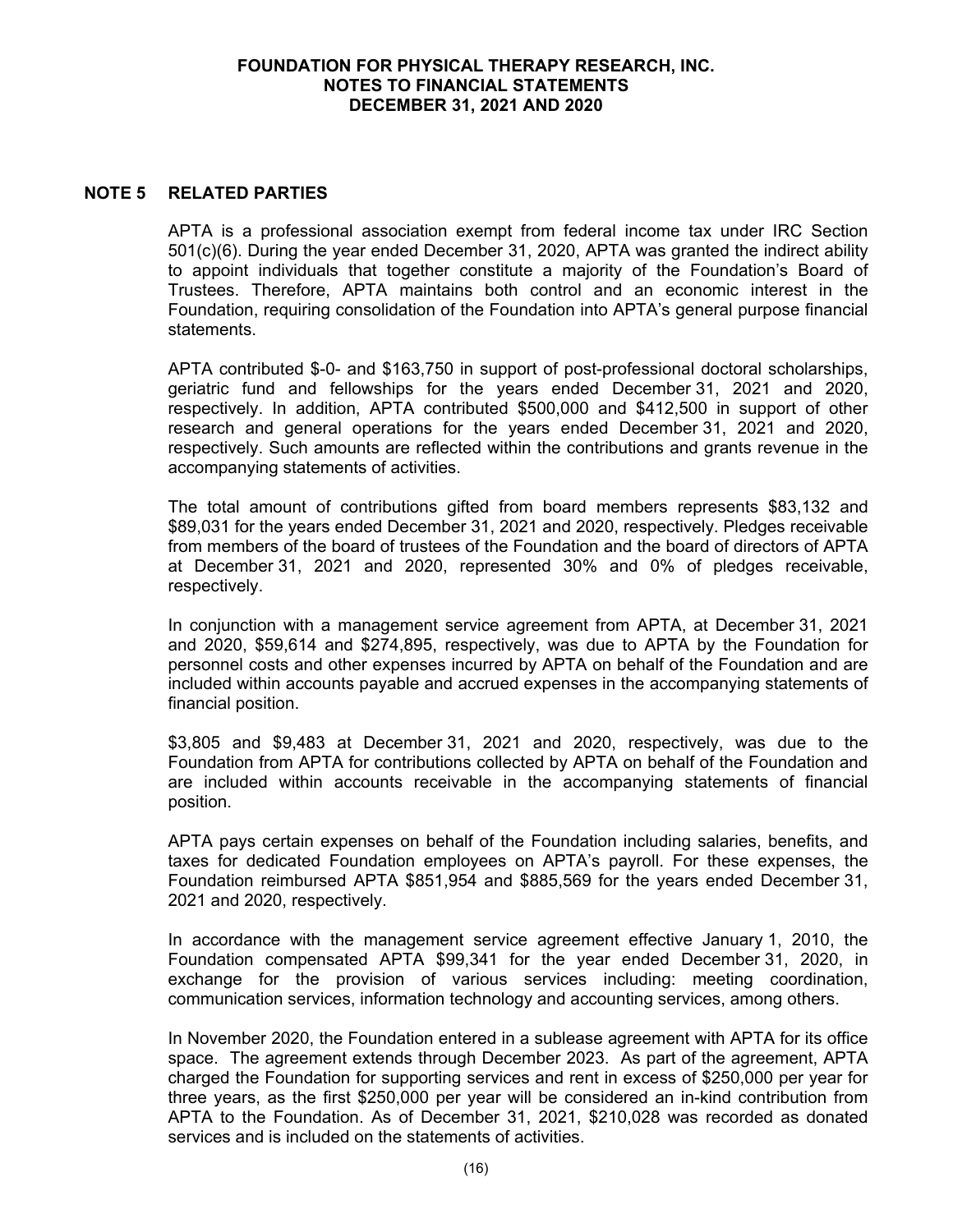#### **NOTE 5 RELATED PARTIES (CONTINUED)**

In 2021, APTA Centennial Properties, LLC**,** an affiliated entity of APTA, provided office and parking space to the Foundation. Total occupancy expenses incurred for the year ended December 31, 2021, were \$-0-.

In 2020, American Physical Therapy Properties (A.P.T. Properties), an affiliated entity of APTA, provided office and parking space to the Foundation. Total occupancy expenses incurred for the year ended December 31, 2020, were \$29,293.

#### **NOTE 6 GRANTS AND AWARDS PAYABLE**

As of December 31, 2021 and 2020, the Foundation board authorized and committed grants and awards to be disbursed in subsequent years. Amounts payable at December 31 are as follows:

|                                 | 2021      |  | 2020      |
|---------------------------------|-----------|--|-----------|
| <b>Clinical Research Grants</b> | 1.057.067 |  | 1.202.067 |
| Scholarships/Fellowships        | 163.750   |  | 175.000   |
| Total                           | .220.817  |  | 1.377.067 |

#### **NOTE 7 NET ASSETS WITH DONOR RESTRICTIONS**

Net asset with donor restrictions – time and purpose were available for the following purposes:

|                  | 2021       | 2020       |
|------------------|------------|------------|
| Research         | 10,021,451 | 7,838,169  |
| <b>Education</b> | 2,674,943  | 2,359,495  |
| Time Restricted  | 137.479    | 113.207    |
| Total            | 12.833.873 | 10.310.871 |

Net assets with donor restrictions – perpetuity consisted of the following:

|           | 2021      | 2020      |
|-----------|-----------|-----------|
| Research  | 8,087,361 | 7,996,825 |
| Education | 1.461.031 | 1,211,030 |
| Total     | 9.548.392 | 9.207.855 |

Satisfaction of program restrictions consisted of the following:

|             | 2021 |            |        | 2020    |  |  |
|-------------|------|------------|--------|---------|--|--|
| Research    |      | 682,917    | ጦ<br>J | 668,213 |  |  |
| Education   |      | 124,873    |        | 251,034 |  |  |
| $\tau$ otal | ĸIJ  | 790<br>807 | ۰D     | 919.247 |  |  |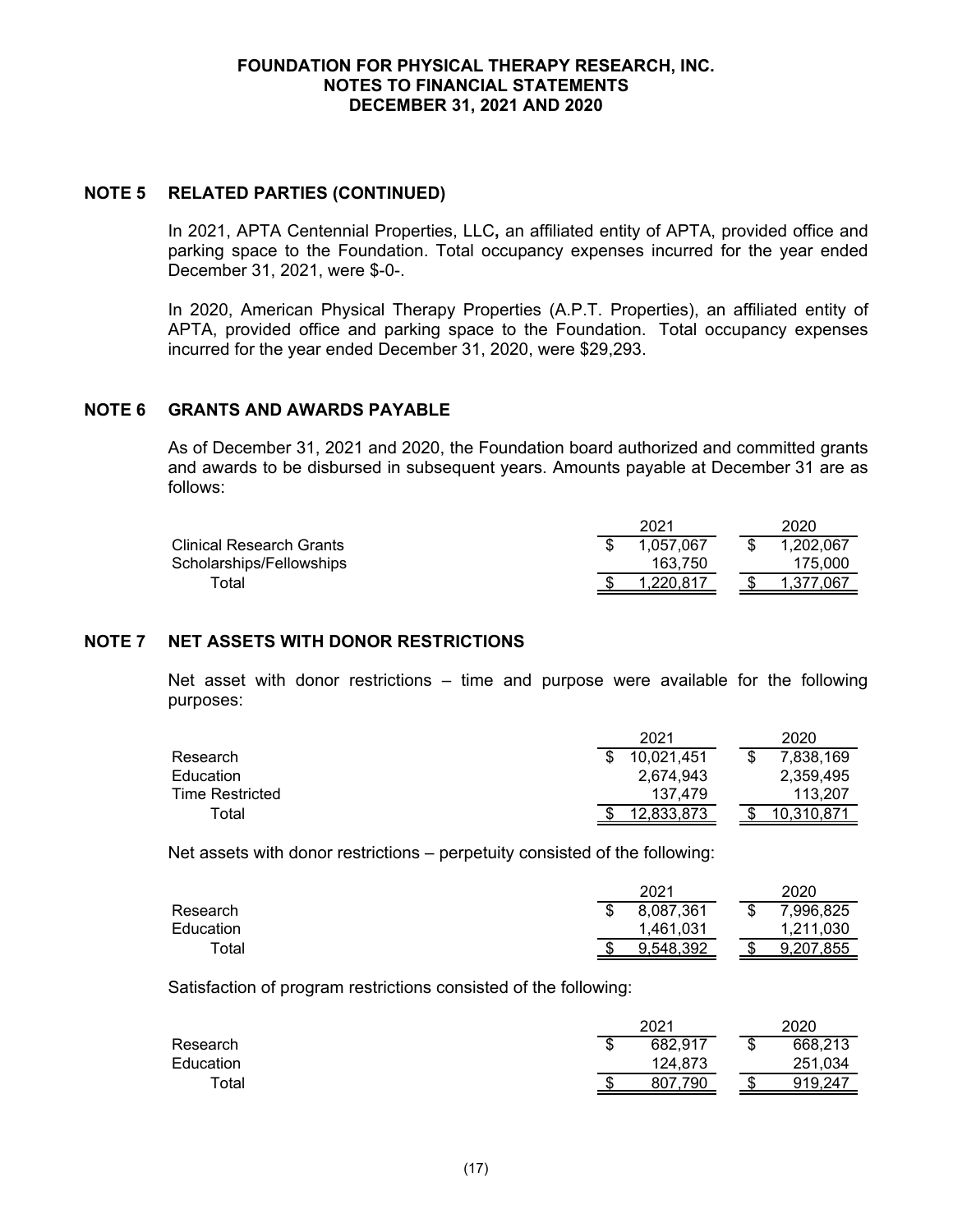#### **NOTE 8 ENDOWMENTS**

The Foundation has donor-restricted endowment funds established for a variety of purposes. As required by accounting principles generally accepted in the United States of America, net assets of the endowment funds are classified and reported based on the existence or absence of donor-imposed restrictions. The board of trustees of the Foundation has interpreted UPMIFA as requiring the preservation of the fair value of the original gift as of the gift date of the donor-restricted endowment funds absent explicit donor stipulations to the contrary. The Foundation interpreted Virginia's UPMIFA since the institutional funds are in Virginia. As a result of this interpretation, the Foundation classifies as net assets in perpetuity (a) the original value of gifts donated to the endowment in perpetuity, (b) the original value of subsequent gifts donated to the endowment in perpetuity, and (c) accumulations to the endowment in perpetuity made in accordance with the direction of the applicable donor gift instrument at the time the accumulation is added to the fund. The remaining portion of the donor-restricted endowment fund that is not classified in net assets in perpetuity is classified as net assets with donor restrictions – time and purpose until those amounts are appropriated for expenditure by the Foundation in a manner consistent with the standard prudence prescribed by UPMIFA. The Foundation considered all amounts earned on the endowment fund to be appropriated for current use, and amounts are released from restriction upon expenditure.

In addition to earnings on funds held in perpetuity that are not yet spent, the net assets with donor restrictions – time and purpose balance reflected in this disclosure also contains time and purpose contributions from those donors. These time and purpose contributions are released as expended.

# **Investment Policy**

The Foundation's endowment investment policy is focused on preservation of capital and amounts are invested in mutual funds and money market funds.

# **Funds with Deficiencies**

From time-to-time, the fair value of assets associated with the individual donor restricted endowment funds discussed above may fall below the level that the donor requires the Foundation to retain as a fund of perpetual duration. In accordance with accounting principles generally accepted in the United States of America, deficiencies of this nature are reported in net assets with donor restrictions – time and purpose. As of December 31, 2021 and 2020, there were no deficiencies reported in net assets with donor restrictions – time and purpose.